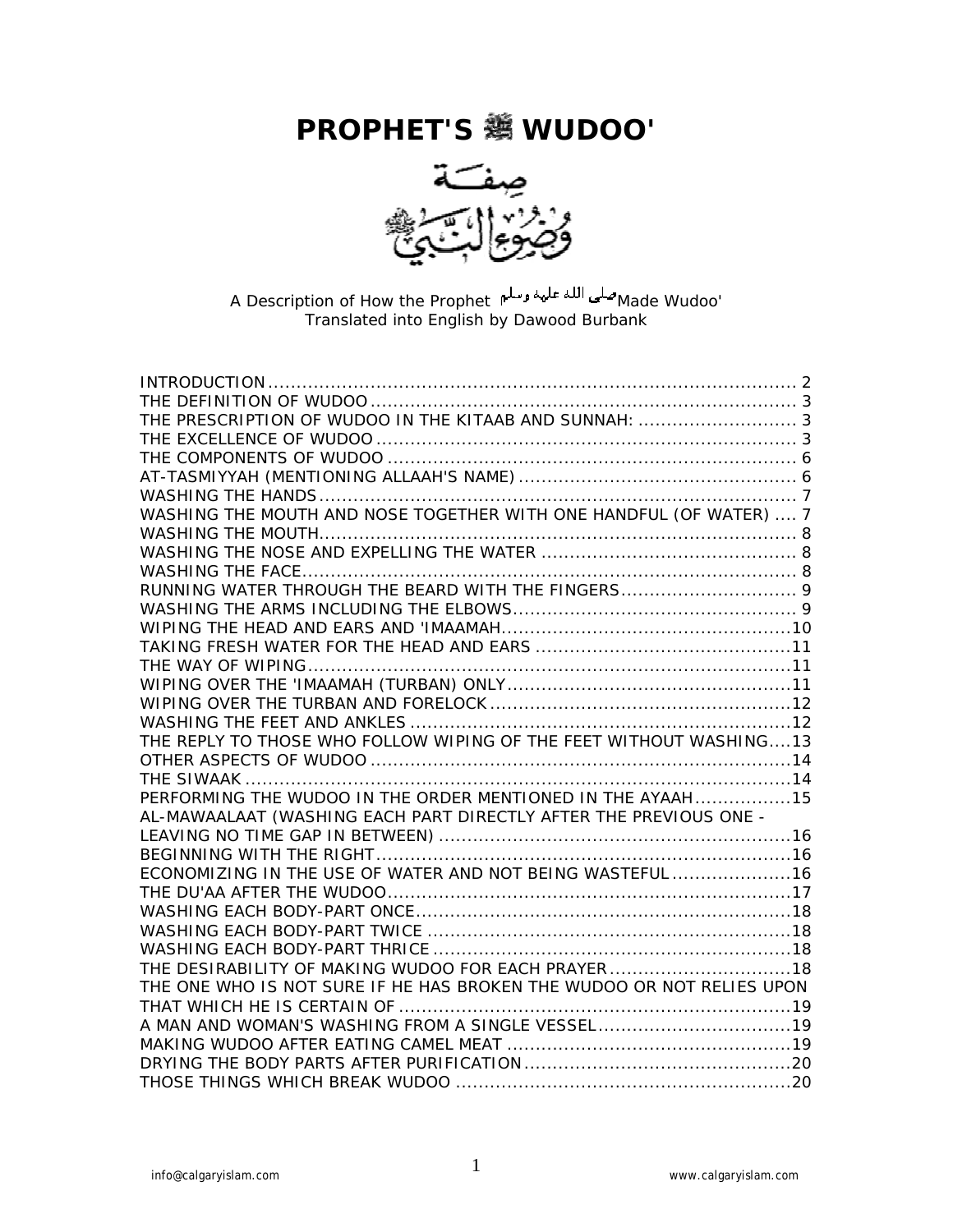| (1) THAT WHICH COMES OUT FROM THE TWO PRIVATE PARTS (FRONT AND BACK): |  |
|-----------------------------------------------------------------------|--|
|                                                                       |  |
|                                                                       |  |
|                                                                       |  |
|                                                                       |  |
|                                                                       |  |

## **INTRODUCTION**

Preface Verily all praise is for Allaah, we praise Him and seek His aid and ask for His forgiveness, and we seek refuge with Allaah from the evils of ourselves and our evil actions. Whomever Allaah guides there is none who can misguide him, and whomever Allaah misguides there is none who can guide him, and I bear witness that none has the right to be worshipped except Allaah Alone, having no partner, and I bear witness that Muhammad is His slave and His Messenger.

O mankind! Reverence your Guardian-Lord, Who created you from a single person, created, of like nature his mate, and from them twain scattered countless men and women; reverence Allaah, through Whom you demand your mutual (rights) and (reverence) the wombs (that bore you): for Allaah ever watches over you. [Sooratun-Nisaa' ayah 1]

O you who believe! Fear Allaah as He should be feared, and die not except in a state of Islaam. [Soorat-ul-Aal-i-'Imraan ayah 102]

O you who believe! FearAllaah, and (always) say a word did to the right that He may make your conduct whole and sound and forgive you your sins: He that obeys Allaah and His Messenger, has already attained the highest achievement. [Soorat-ul-Ahzaab ayaat 70-71]

As for what follows: Verily the most truthful speech is the Word of Allaah and the best guidance is the guidance of Muhammad (sallallaahu 'alaihi wa sallam), and the worst of affairs are the novelties and every novelty is an innovation and every innovation is a going astray and every going astray is in the Fire.

I desired to write this as a completion for the treatises which are in circulation amongst the people today - about the different fields - especially of worship such as Prayer and Fasting, etc. - which have made easier that which is difficult as regards religious rulings and being guided thereby, as it maybe difficult these days for some to read, research and extract these rulings from their places within the source books - either because of the ignorance of the Muslims or laziness or other worldly problems. I sincerely advise all the Muslims to read and research until they come to know and understand their true Deen - and I wished to write this in order to complete the series of the types of worship, especially since no one has particularized this topic in a treatise - except what occurs within the books of reference as we have explained - but I have not found this in the form of a treatise.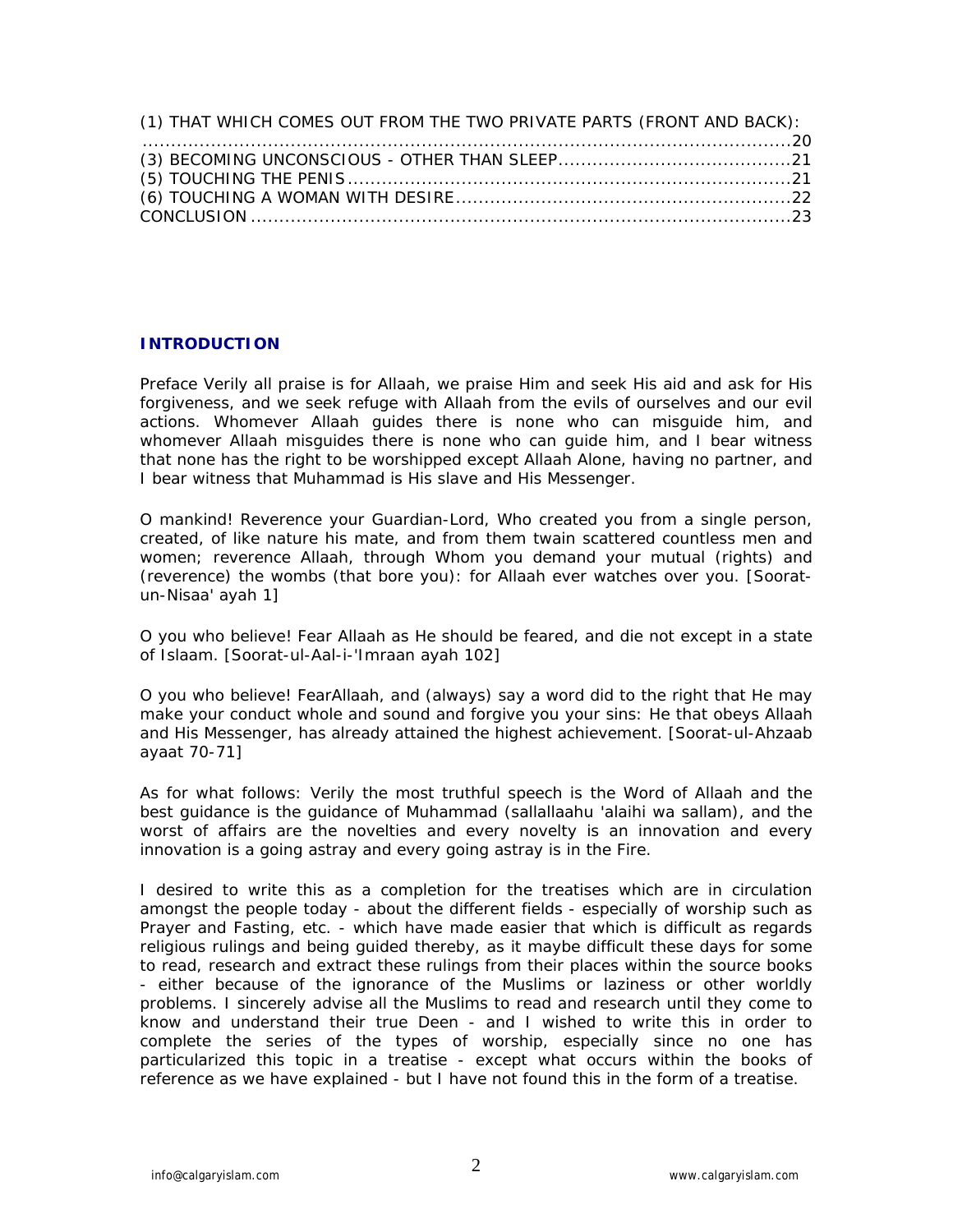My method for this treatise has been not to quote except what is authentic from the hadeeth of Rasoolullah (sallallaahu 'alaihi wa sallam) - if Allaah wishes - ordering it according to the order of the Wudoo of Rasoolullah (sallallaahu 'alaihi wa sallam), and I have commented on some of the points about which there is difference of opinion - stating that which is correct therefrom in our view after replying to the other opinions.

I ask Allaah to guide us to that which is proper - verily He is the One having authority over that and having the Power to do so.

## **THE DEFINITION OF WUDOO**

Wudoo in the Arabic Language:

Wudoo is the action, and wadoo the water used therefor - and it is also a verbal noun; or they are two forms of the same word, both meaning the verbal-noun and maybe both referring also to the water used.

Wudoo in the Sharee'ah:

Wudoo is using clean and cleansing (Tuhoor) water upon certain body parts as Allaah ta'ala has prescribed and explained.

## **THE PRESCRIPTION OF WUDOO IN THE KITAAB AND SUNNAH:**

Allaah ta'ala says: O Ye who believe! When ye prepare for prayer, wash your faces, and your hands (and arms) to the elbows; rub your heads (with water); and (wash) your feet to the ankles [soorat-ul-Maa'idah, 5:7]

1. Abu Hurairah (radhiAllaahu'anhu) said: Rasoolullah (sallallaahu 'alaihi wa sallam) said: **The Prayer of anyone of you breaching purification is not accepted unless he makes wudoo.** [Al-Bukhaaree, (Fath ul-Baaree, 1/206), Muslim (no.225) and others].

2. Ibn 'Umar (radhiAllaahu 'anhumaa) said: Indeed I heard Rasoolullah (sallallaahu 'alaihi wa sallam) say: **Allaah does not accept Prayer without purification, nor Sadaqah from illegally attained wealth.** [Muslim (1/160) and others].

3. Ibn 'Abbaas (radhiAllaahu 'anhumaa) said: Rasolullah (sallallaahu 'alaihi wa sallam) said: **Verily I have been ordered to make wudoo when I stand for Prayer**. [Saheeh. Reported by Abu Dawood (no.3760); at-Tirmidhee (no.1848), and he declared it to be 'hasan-saheeh': an-Nasaa.ee (1/73). And Shaikh al-Albaanee declares it to be 'saheeh' ('Saheeh ul-Jaami', no.2333)].

4. Abu Sa'eed (radhiAllaahu 'anhu) said: Rasoolullah (sallallaahu 'alaihi wa sallam) said: **The key to Prayer is purification, its 'tahreem' [1] is the takbeer and its 'tahleel' [2] is the giving salaam.** [Reported by Abu Dawood (no.60); at-Tirmidhee (no.3); Ibn Maajah (no.275) and others. Declared as 'saheeh' by Shaikh al-Albaanee: ('Saheeh ul-Jaami', no.5761)].

# **THE EXCELLENCE OF WUDOO**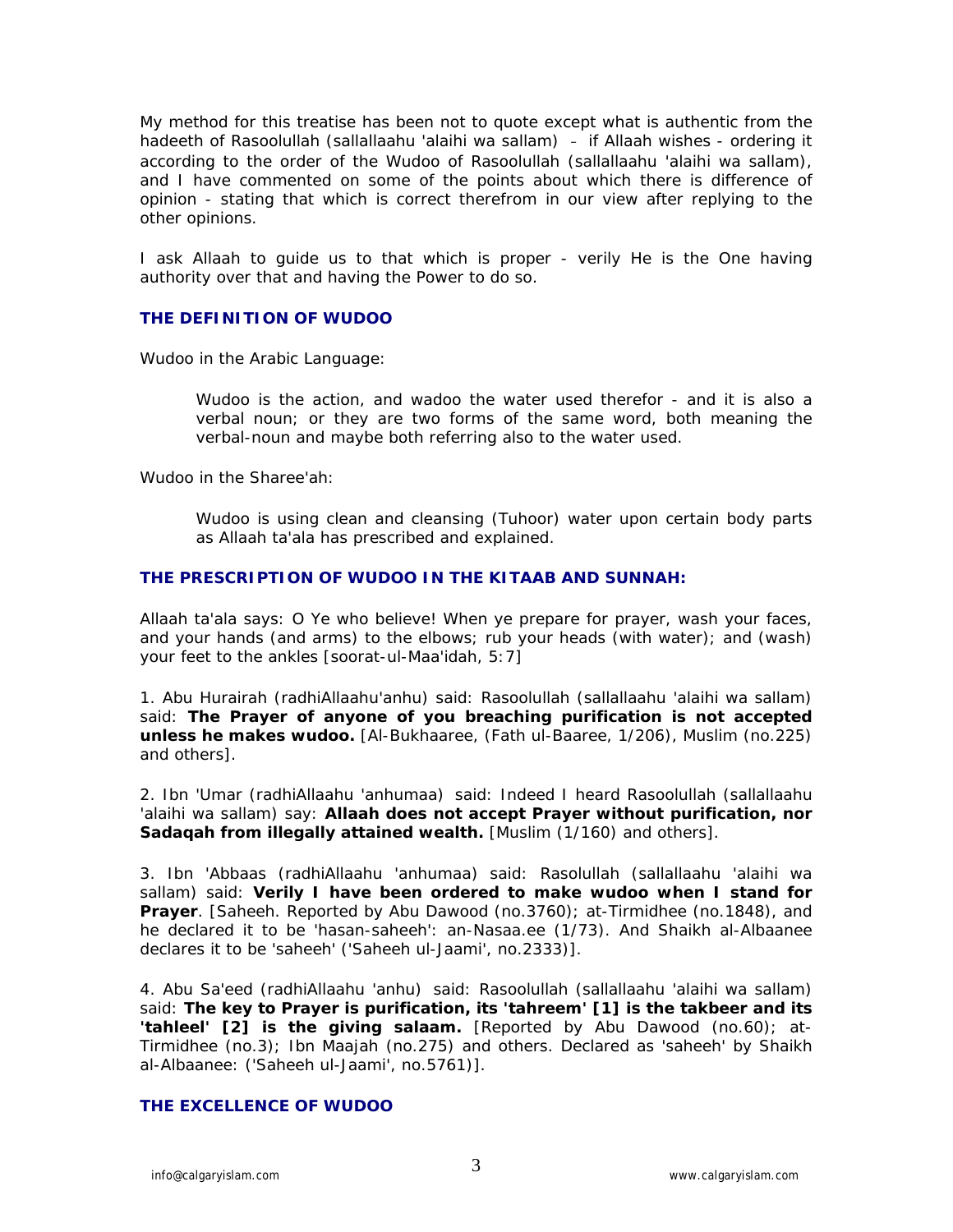5. Abu Hurairah (radhiAllaahu'anhu) said: Rasoolullah (sallallaahu'alaihi wa sallam) said: **Shall I not guide you to that by which Allaah wipes away the sins and raises the ranks?** They said: Certainly O Messenger of Allaah! He said **Completing the wudoo when it is a hardship, and many steps to the mosques and waiting for the [next] Prayer after the Prayer, that is 'ar-Ribaat' (defending the frontiers), that is 'ar-Ribaat' that is 'ar-Ribaat').** [Reported by Muslim (1/151) and others].

6. Abu Hurairah (radhiAllaahu'anhu) reports that Rasoolullah (sallallaahu 'alaihi wa sallam) said **When the Muslim (or 'Believing') servant makes wudoo and washes his face then the sin of everything he looked at with his eye comes away with the water, or with the last drop of the water, and when he washes his hands then the sin of everything he stretched out his hands to comes away with the water, or with the last drop of the water. And when he washes his feet every sin which his feet walked towards comes away with the water or with the last drop of the water - so that he leaves clean (clear/pure) from sins.** [Reported by Muslim (1/148) and others].

7. Abu Hurairah (radhiAllaahu 'anhu) reports that Rasoolullah (sallallaahu 'alaihi wa sallam) came to the graveyard and said **Peace be upon you, dwelling of Believing People and we will (all) if Allaah wills join you soon. I would have liked to have seen our brothers!** They said: Are we not your brothers, O Messenger of Allaah? He said **You are my Companions and our brothers are those who have not yet come!** They said: How will you know those who have not yet come from your Ummah, O Messenger of Allaah? He said **Have you not seen that if a man had a horse with a white blaze and hoof along with a totally jet-black horse, then would he not know his horse?** They said: Certainly, O Messnger of Allaah. He said **So they will come with white blazes and marks from the wudoo and I am present before them at the Hand ('water-tank') Indeed men will be driven away from my 'water-tank' as the lost camel is driven away from their gathering place. 'Come on'. So it will be said: 'Indeed they have made changes after you,' so I will say: Be off, be off.** [Muslim 249].

8. Abu Umaamah (radhiAllaahu'anhu) said: Rasoolullah (sallallaahu 'alaihi wa sallam) said **When a Muslim makes wudoo the sins he has committed come away from his hearing and from his sight and from his hand and from his feet, so when he sits he sits down having been forgiven.** [Reported by Ahmad (5/252) and is hasan].

9. Abu Maalik al-Ash'aree (radhiAllaahu anhu) said: Rasoolullah (sallallaahu 'alaihi wasallam) said **Purification is half of Imaan. And 'al-hamdu lillaah' fills the Scales. And 'subhaanAllaah' and 'al-hamdu lillaah' fill whatever is between the heaven and the earth. And Prayer is a light. And Sadaqah is a clear proof. And Sabr (patience) is a shining light. And the Qur'aan is a proof for or against you. Every person starts the day dealing for his own soul so he either sets it free or destroys it.** [Reported by Muslim (1/140) and others].

10. 'Uthmaan (radhiAllaahu 'anhu) said: Rasoolullah (sallallaahu 'alaihi wa sallam) said **Whoever makes wudoo and makes it well, his sins come out from his body, even coming out from under his nails.** [Reported by Muslim (3/133) and others].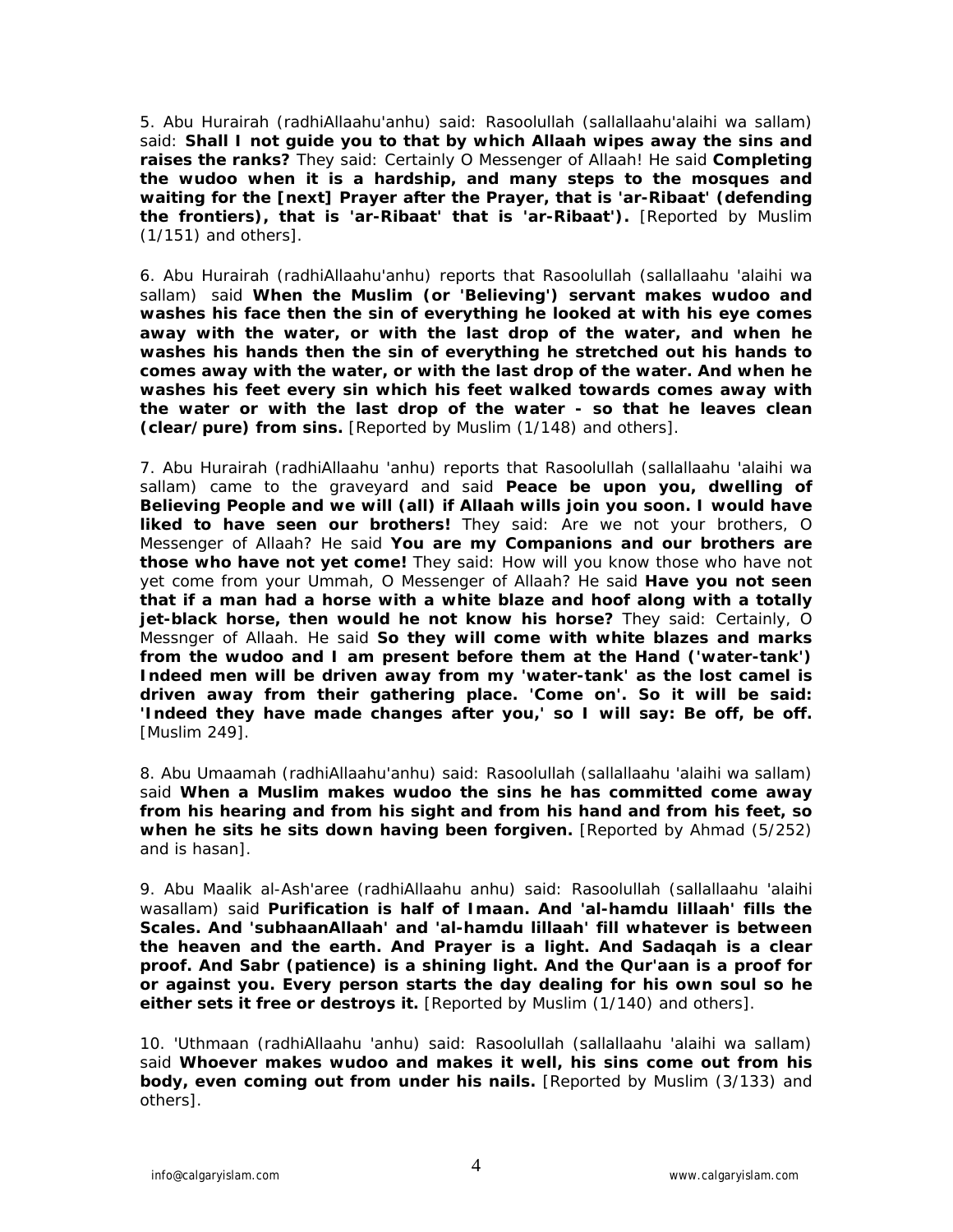11. 'Uthmaan (radhiAllaahu 'anhu) said: Rasoolullah (sallallaahu 'alaihi wa sallam) said **Whoever makes wudoo like this - then all of his previous sins are forgiven - and his Prayer and his walking to the mosque are above and beyond that.** [Reported by Muslim, 3/113].

12. Ibn 'Umar (radhiAllaahu 'anhumaa) said: Rasoolullah (sallallaahu'alaihi wasallam) said **When one of you makes wudoo and makes it well, then goes out to the mosque - having no purpose except Prayer - then his left foot continues to wipe away his evil deeds and his right foot continually writes for him good deeds until he enters the mosque. And if the people knew what there was in the night prayer and Subh prayers - then they would come to them even if they had to crawl.** [Reported by at-Tabraanee in 'al-Mu'jam ul-Kabeer'. And Ash-Shaikh al-Albaanee declares it to be saheeh (As-Saheehah, no.454). And its meaning is reported by al-Bukhaaree and Muslim from the narration of Abu Hurairah].

13. Abu Hurairah (radhiAllaahu'anhu) said: Rasoolullah (sallallaahu 'alaihi wa sallam) said **Whoever makes wudoo and makes it well then goes out - and then finds that the people have finished the Prayer - then Allaah gives him the same reward as one who had prayed it along with the people without diminishing any of their reward.** [Reported by Abu Dawood (no.564) and an-Nasaa'ee (no.856) and others. Al-Albaanee declares it to be 'saheeh' (As-Saheehah, no.6039)].

14. Zaid ibn Khaalid al Juhanee (radhiAllaahu'anhu) relates that the Prophet (sallallaahu 'alaihi wa sallam) said **Whoever makes wudoo and makes it well, then prays two rak'ahs not letting his mind wander in them - then Allaah forgives him all of his previous sins.** [Reported by Abu Dawood (no.905) and others. Al-Albaanee declares it to be 'hasan' (As-Saheehah, no.6041)].

15. 'Uqbah ibn 'Aamir (radhiAllaahu 'anhu) said: Rasoolullah (sallallaahu 'alaihi wa sallam) said **Whoever makes wudoo and makes it well, then prays two rak'ahs concentrating therein with his heart and his face - then Paradise is obligatory for him.** [Reported by an-Nasaa'ee. Al-Albaanee declares it to be 'saheeh' (As-Saheehah, no.6062)].

16. 'Uthmaan (radhiAllaahu 'anhu) said: I heard Rasoolullah (sallallaahu 'alaihi wa sallam) say **Whoever makes wudoo for Prayer and completes the wudoo then walks to the obligatory Prayer and prays it with the people - or with the congregation - or in the mosque - then Allaah forgives his sins.** [Reported by Muslim (1/144) and others].

17. 'Alee (radhiAllaahu 'anhu) relates that Rasoolullah (sallallaahu 'alaihi wa sallam) said **Completing the wudoo when it is a hardship, and walking to the mosque, and waiting for the next prayer after the previous one (greatly) washes away the sins.** [Reported by al-Haakim (1/132) who declared it to be saheeh to the standard of Muslim. And al-Haithumee said in 'Az-Zawaa-id': It is narrated by Abu Ya'laa and al-Bazzaar. And its narrators are up to the standard of Al-Bukharee],

18. Humraan ibn Abaan relates that 'Uthmaan asked for water to make wudoo - then he mentioned how the Prophet (sallallaahu 'alaihi wa sallam) made wudoo . Then he said: The Prophet (sallallaahu 'alaihi wa sallam) said at the end of the hadeeth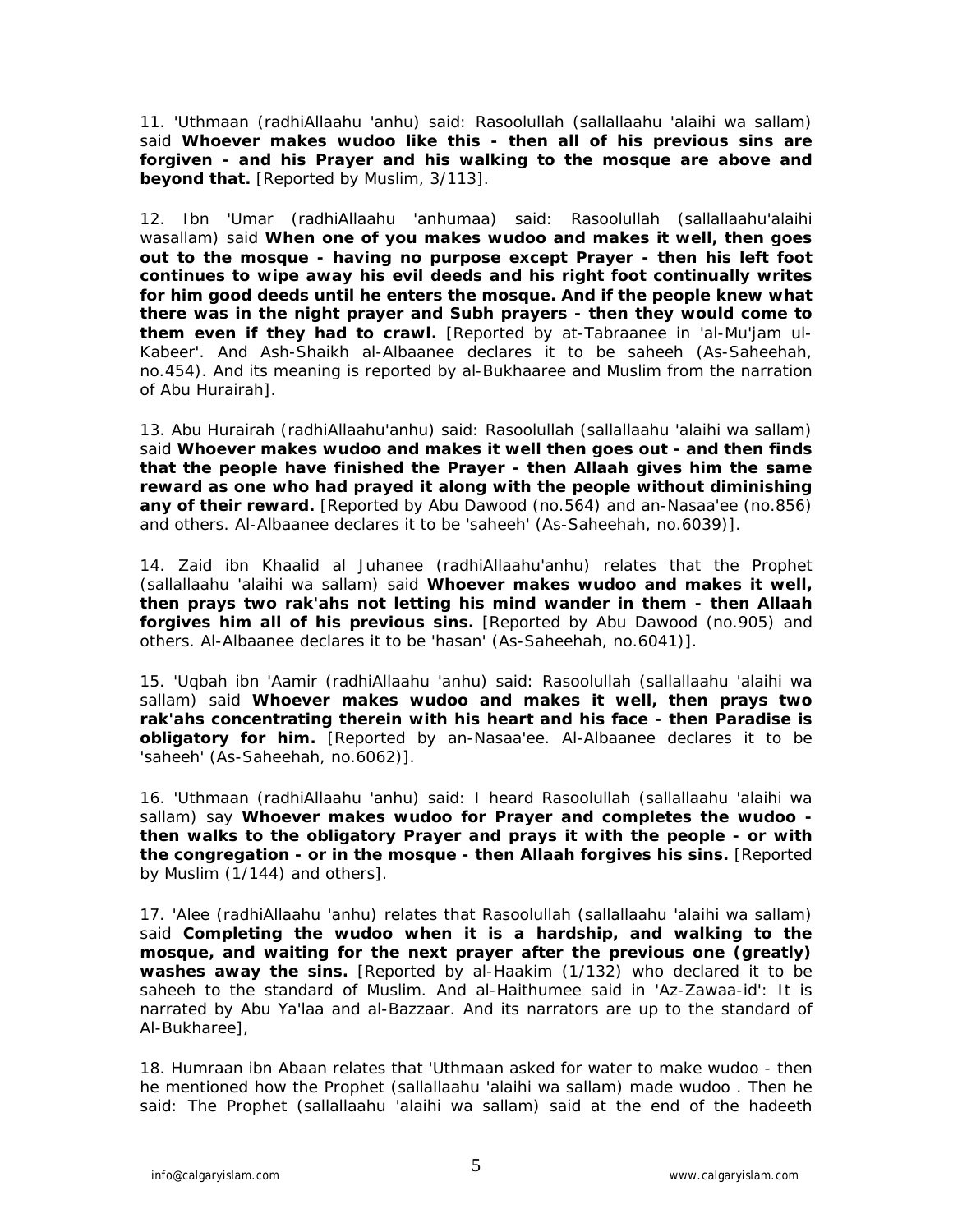**Whoever makes wudoo in the same way that I have just made wudoo then stands up and prays two rak'ahs, not thinking of other things, then his previous sins are forgiven.** [Related by al-Bukhaaree (Fath ul-Baaree, 11/213) and Muslim (no.226) and an-Nasaa'ee ( 1/63)] .

## **THE COMPONENTS OF WUDOO**

An Niyyah (Intention) This is the firm resolve of the heart to perform wudoo in obedience to the order of Allaah ta'ala and His Messenger (sallallaahu 'alaihi wa sallam). Ibn Taimiyyah (rahimahullaah) said (Majmoo'at-ur-Rasaa-il il-Kubraa 1/243): "The place of the niyyah is the heart and not the tongue in all forms of 'ibaadah - and that is agreed upon by all the Muslim scholars - Purification, Prayer, Zakaat, Sawm, Hajj, 'Itq (freeing of slaves), Jihaad, etc. If he were to express with his tongue other than that which he intended in his heart - then what he intended is counted, not what he said. If he voiced the intention with his tongue and the intention was not in his heart, that will not count - by total agreement of all the scholars of Islaam - so the niyyah is the firm intention and resolve itself."

19. As Rasoolullah (sallallaahu 'alaihi wa sallam) himself explained in the hadeeth narrated by 'Umar (radhiAllaahu 'anhu) in the Sahihain Verily the actions are by intention and there is for everyone only what he intended... [Fath-ul-Baaree, 1/9, and Muslim, 6/48].

## **AT-TASMIYYAH (MENTIONING ALLAAH'S NAME)**

20. Abu Hurairah (radhiAllaahu' anhu) said that Rasoolullah (sallallahu 'alaihi wasallam) said **There is no wudoo for him who does not mention Allaah's name upon it.** [Reported by Ibn Maajah (no.399), At-Tirmidhee (no.26), Abu Dawood (no.101) and others. Ash-Shaikh al-Albaani says: hadeeth Saheeh (Saheeh ul-Jaarni', no.7444)].

Imam Ahmad in one of his two sayings is of the opinion that it is obligatory in wudoo, ghusl, and Tayammum. He was followed in this opinion by Abu Bakr, and it is the saying of al-Hasan (al-Basaree) and Imam Ishaaq - as reported by Ibn Qudaamah in 'al-Mughnee' (1/84) and their proof is this hadeeth.

Ibn Qudaamah adds: If we take the saying that it is obligatory, then the wudoo of one who deliberately leaves it is not correct as he has left an obligatory duty in Purification - just as if he had left the intention; and if he left it forgetfully then his purification is correct. (Al-Mughnee). And this is the saying that we regard as being correct.

As for Ibn Taimiyyah (rahimahullah) he held it to be obligatory if the related hadeeth was authentic - as occurs in his Kitaab-ul-Imaan - and the hadeeth is authentic, so therefore his opinion (rahimahullah) is that it is obligatory.

21. Al-Bukhaaree and Muslim report from Anas (radhiAllaahu 'anhu) that some of the Companions of the Prophet (sallallaahu 'alaihi wa sallam) sought water for wudoo , so Rasoolullah (sallallaahu 'alaihi wa sallam) said **Does any of you have water?** So he put his hand into the water and said **Make wudoo in the name of Allaah.** And I saw the water coming out from between his fingers until they all made wudoo .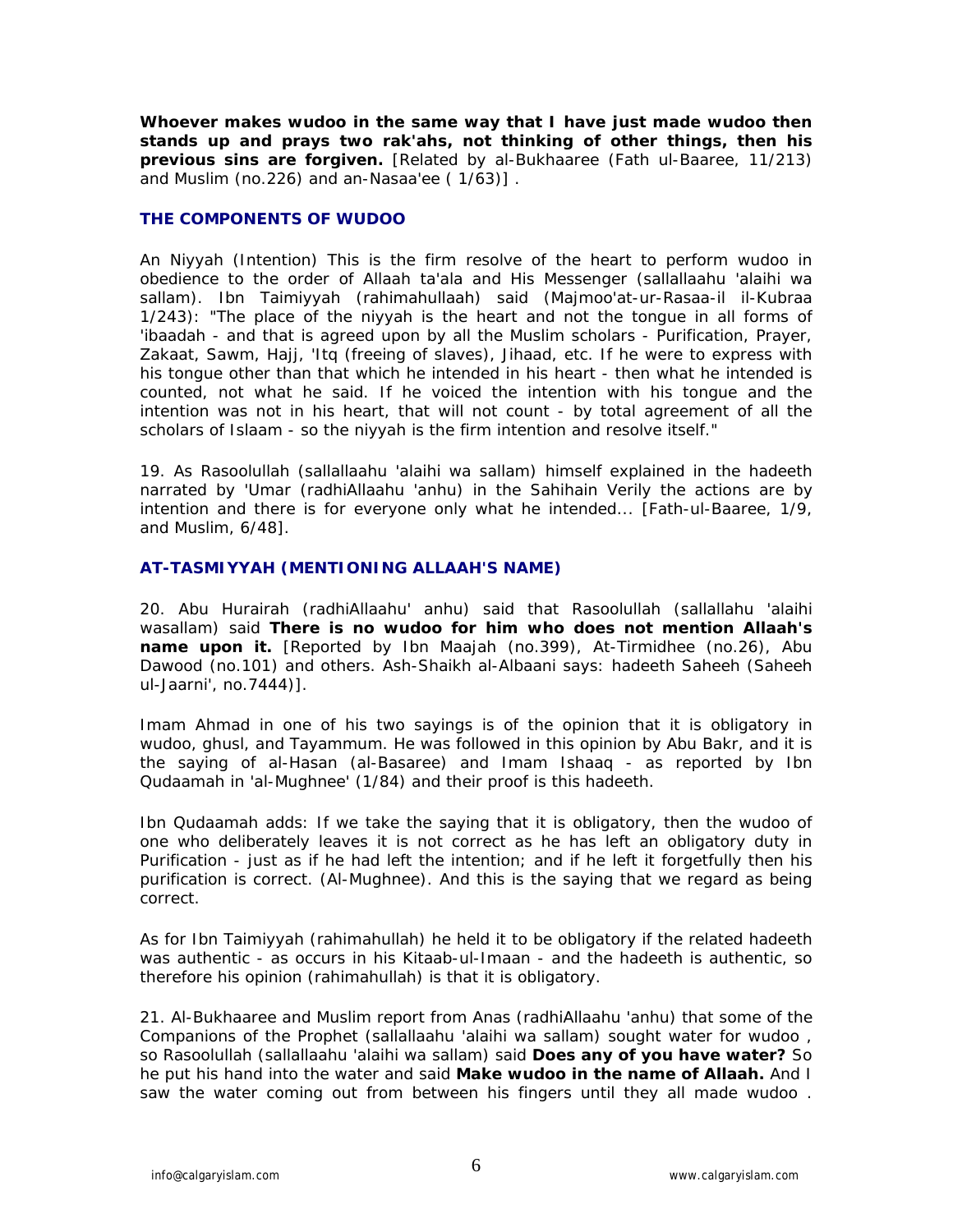Thaabit said: "I said to Anas (radhiAllaahu'anhu): How many were there? He said: About seventy. [Al-Bukhaaree, 1/236, Muslim, 8/411, An-Nasaa'ee, V8].

As for the proof for that which we have stated - it is his (sallallaahu 'alaihi wa sallam) saying **Make wudoo in the name of Allaah.** As for those who say that it is only sunnah mu'akkadah then they base that upon the relative hadeeth being da'eef ( There is no wudoo ... ). However since the hadeeth is saheeh as we have explained, then there remains no proof for them and the proof is with us, and Allaah Knows Best.

So it is therefore obligatory as we have shown, however the one who forgets should mention Allaah's name when he remembers.

## **WASHING THE HANDS**

22. Humraan (radhiAllaahu'anhu) narrates that 'Uthmaan called for water to make wudoo and washed his hands three times... then said: I saw Rasoolullah (sallallaahu 'alaihi wa sallam)make wudoo just as I have made wudoo . [Al-Bukhaaree and Muslim, and as preceded].

23. Abu Hurairah (radhiAllaahu'anhu) said: Rasoolullah (sallallaahu 'alaihi wa sallam) said **When one of you awakes from sleep then let him not enter his hand into the bowl/vessel until he washes it three times as he does not know where his hand has spent the night.** [Al-Bukhaaree (Fath ul-Baaree, 1/229), Muslim and it is his wording, as al-Bukhaaree doesn't report "three times"].

24. And in the hadeeth of'Abdullaah ibn Zaid (radhiAllaahu'anhu) he was asked about the wudoo of the Prophet (sallallaahu 'alaihi wa sallam), so he called for a bowl of water and made wudoo from it as the Prophet (sallallaahu 'alaihi wa sallam) made wudoo, and he poured out water from the bowl upon his hand and washed it three times. [Al-Bukhaaree (al Fath, l/255), Muslim, 3/121].

25. Aus ibn Abi Aus reports from his grandfather (radhiAllaahu 'anhu) who said: I saw Rasoolullah (sallallaahu alaihi wa sallam) make wudoo washing his hands three times. [Ahmad (4/9), An-Nasaa'ee (1/55) - with saheeh isnaad].

Al-Madmadah and Al-Istinshaaq AL-MADMADAH: Is washing the mouth and moving the water around within it.

AL-ISTINSHAAQ: Is taking water into the nose and breathing it into its backmost part.

AL-ISTINTHAAR: Is expelling the water from the nose after istinshaaq.

# **WASHING THE MOUTH AND NOSE TOGETHER WITH ONE HANDFUL (OF WATER)**

26. 'Abdullaah ibn Zaid al-Ansaaree said that it was said to him: Perform for us the wudoo of Rasoolullah (sallallaahu 'alaihi wa sallam), so he called for a pot of water..until he said: So he washed his mouth and nose with a single handful and did that three times. [Al-Bukhaaree and Muslim].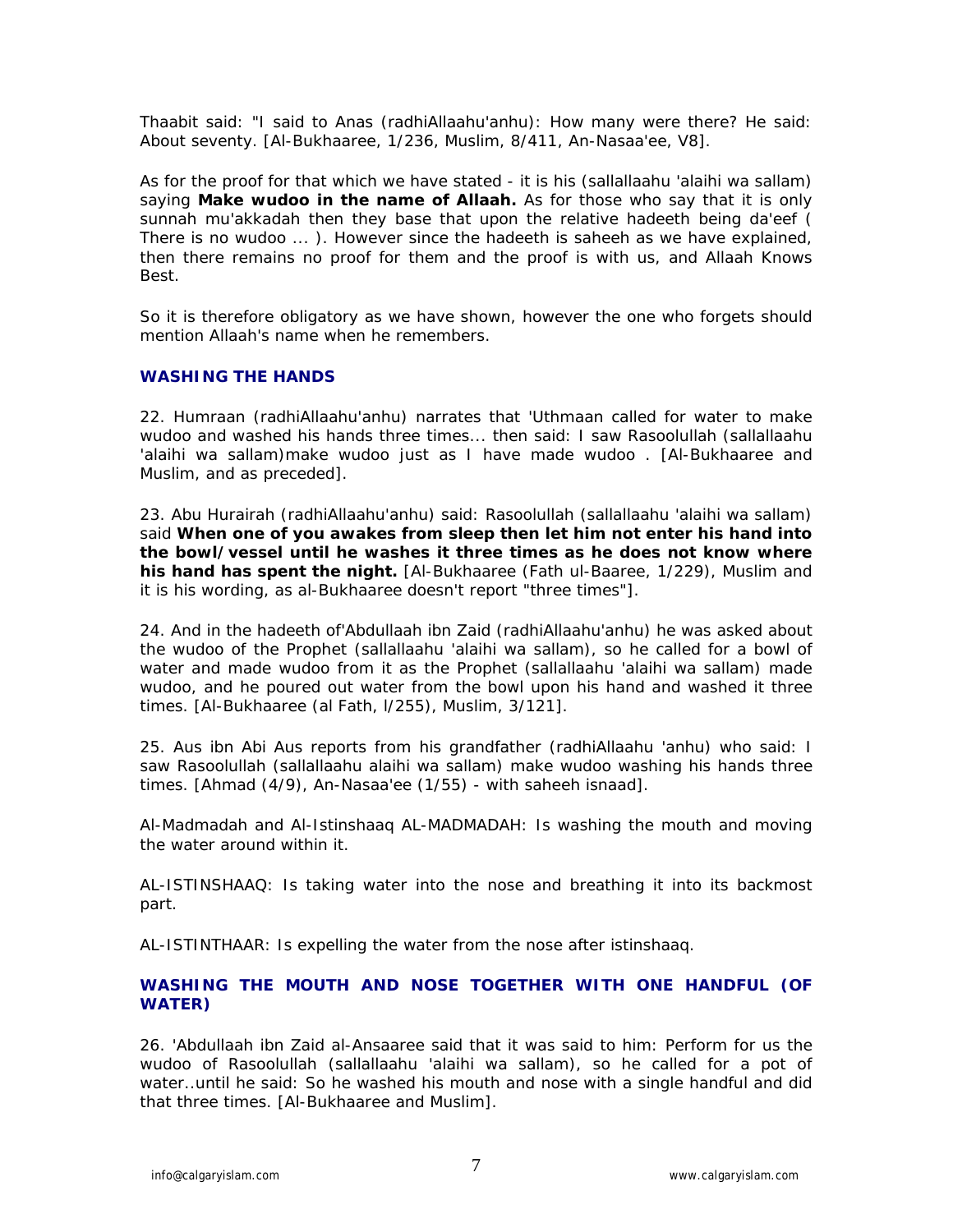## **WASHING THE MOUTH**

27. In the hadeeth of 'Amr ibn Yahyaa (radhiAllaahu 'anhu) he said: And he washed his mouth and nose using three handfuls of water. [Muslim, 3/123].

Al-Imam an-Nawawi says: And in this hadeeth is a clear proof for the correct opinion that the sunnah in washing the mouth and nose is that it should be with three handfuls of water - washing the mouth and nose [together] with each of them.

28. In the hadeeth of'Aa'ishah (radhiAllaahu'anhaa) in which she describes the wudoo of the Prophet (sallallaahu 'alaihi wa sallam) that he said **When you make wudoo then wash your mouth.** [Al-Baihaqi says: 'Its isnaad is saheeh.' And it contains an addition to the previous hadeeth of 'Aa'ishah in Abu Dawood, no.l43].

## **WASHING THE NOSE AND EXPELLING THE WATER**

29. Abu Hurairah (radhiAllaahu'anhu) narrates that the Prophet (sallallaahu 'alaihi wa sallam) said **When one of you makes wudoo then let him enter water into his nose, then expel it.** [Al-Bukhaaree (al-Fath, 1/229), Muslim (no.237), Abu Dawood (no. 140)].

30. Exerting in sniffing in the water as long as you are not fasting is reported in the hadeeth of Laqeet (radhiAllaahu 'anhu) who said: O Rasoolullah (sallallaahu 'alaihi wa sallam), inform me of the wudoo . He said **Complete the wudoo and rub between the fingers and exert in breathing in the water into the nose unless you are fasting.** [Abu Dawood, no.l42; At-Tirmidhee, no.38; An-nasaa'ee, no.ll4; IbMaajah, no.407; and others]. (Declared as saheeh by Ibn Hibbaan and al-Haalcim, and adh-Dhahabee agreed to that. Also declared as saheeh by Ibn al Qaataan, An-Nawawi and Ibn Hajr. Refer to the footnote in al-Baghawi's Sharh us-Sunnah: 1/417].

It is clear from these two ahaadith that washing the mouth and nose are both obligatory (waajib). Ibn Qudaamah says in 'al-Mughnee': Washing the nose and washing the mouth are both obligatory in both forms of purification - Ghusl and wudoo - as washing the face is obligatory in both of them in the established view of the madhhab; and it is the saying of Ibn al-Mubaarak, Ibn Abi Lailaa and Ishaaq, and it is reported from 'Ataa.

# **TAKING WATER INTO THE NOSE WITH THE RIGHT HAND AND EXPELLING IT WITH THE LEFT**

'Abd Khair said: We were sitting looking towards 'Alee - as he made wudoo - and he entered into his mouth a handful of water with his right hand and washed his mouth and nose, then expelled it from his nose with his left hand - he did that three times, then said: Whoever would like to see the way of purification of Rasoolullah (sallallaahu 'alaihi wa sallam) - then this is his purification. [Reported by ad-Daarimee. Ash-shaikh al-Albaanee says in his notes on al-Mishkaat: Its isnaad is saheeh].

# **WASHING THE FACE**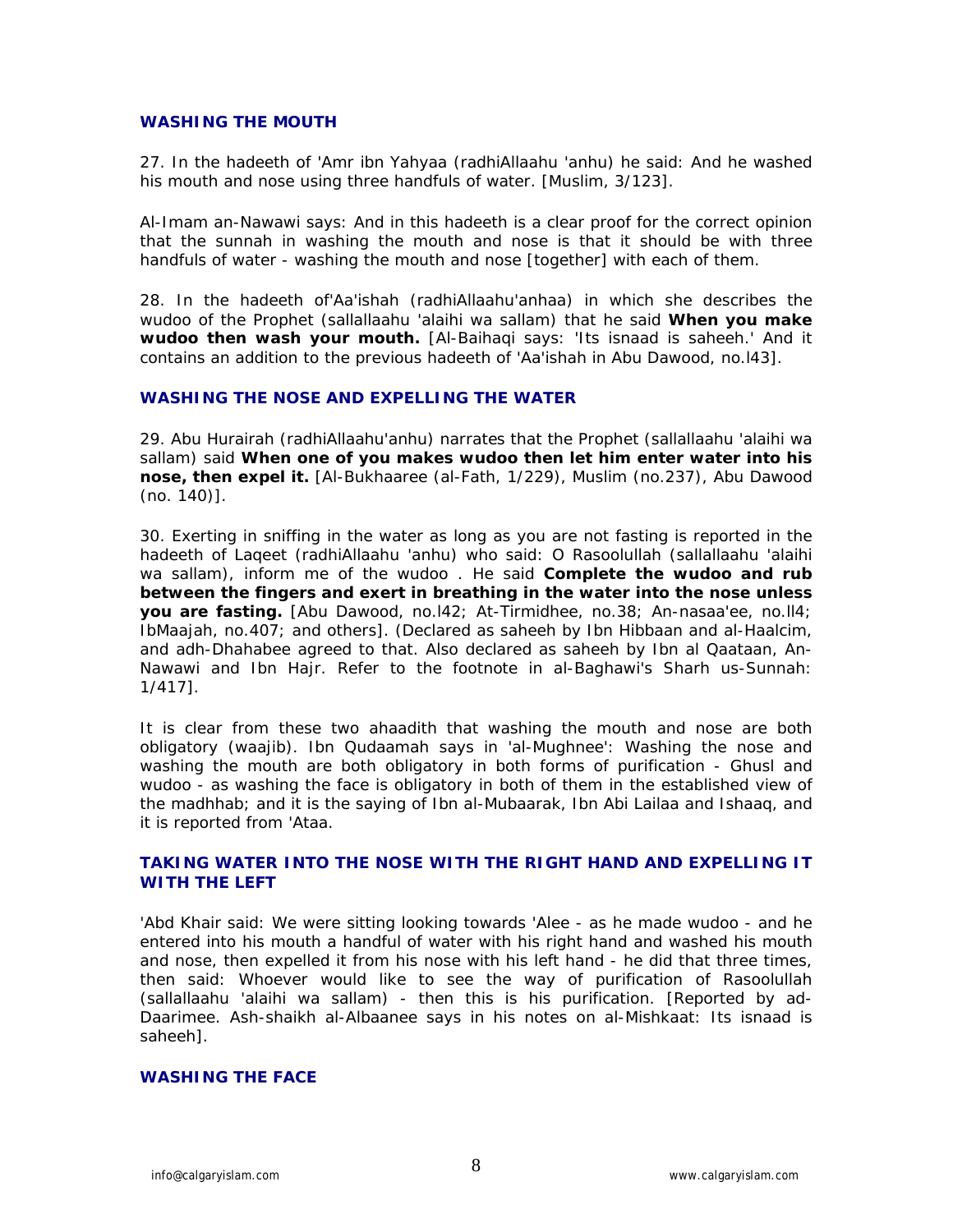The face (wajh) is determined as being everything between the beginnings of the hair down to the cheeks and the chin, and up to the start of the ears including that which is between the beard and ear.

Allaah ta'ala says: O Ye who believe! When ye prepare for prayer, wash your faces, and your hands (and arms) to the elbows; rub your heads (with water); and (wash) your feet to the ankles. [soorat-ul-Maa'idah,5:7]

Humraan ibn Abaan narrates that 'Uthmaan (radhiAllaahu 'anhu) called for water to make wudoo and so mentioned the way in which the Prophet (sallallaahu 'alaihi wa sallam) made wudoo . Humraan said: Then he washed his face three times. [Al-Bukhaaree (al-Fath, 1/312), Muslim (no.226)].

## **RUNNING WATER THROUGH THE BEARD WITH THE FINGERS**

31. 'Uthmaan (radhiAllaahu'anhu) narrates that the Prophet (sallallaahu 'alaihi wa sallam) used to run his (wet fingers) through his beard. [At-Tirmidhee (no.31), Ibn Maajah (no.430), Ibn Jaarood (p.43) and al-Haakim (1/14~) who declared its isnaad as saheeh as did Ibn Khuzaimah and Ibn Hibbaan. See the note in al-Baghagawi's Sharh us-Sunnah, 1/421].

32. Anas (radhiAllaahu'anhu) narrates that the Prophet (sallallaahu'alaihi wa sallam), when he made wudoo , used to take a handful of water and enter it below his chin and rub it through his beard and said **This is what my Lord - the Great and Exalted - has ordered me to do.** [Abo Dawood (no.145), al-Baihaqee (1/54), al-Haakim (1/149). Ash-Shaikh al-Albaani declares it to be saheeh (Saheeh ul-Jaami', no.4572)].

Some of the scholars have declared that entering water through the beard is obligatory and say: If he deliberately leaves it - then he must repeat the ( wudoo and) prayer. And this is the saying of Imam Ishaaq and Abu Thaur.

Most of the scholars however are of the opinion that the order is an order of desirability (istihbaab) and it is not obligatory - and that it is clearer that that which is obligatory is moving water through that part of the beard..so that it reaches the skin underneath. [Al-Khattaabee, 1/56].

Imam Ahmad and Laith and most of the scholars hold that moving water through the beard is obligatory when taking ghusl from Janaabah - and not obligatory in wudoo . ['Aun al Ma'bood, 1/247].

# **WASHING THE ARMS INCLUDING THE ELBOWS**

Note: The arms here which we are ordered to wash begin with the fingertips and hands - which are to be included in this washing - they being part of the arm (yad) which we are ordered to Wash in the aayah.

Allaah ta'ala says: O Ye who believe! When ye prepare for prayer, wash your faces, and your hands (and arms) to the elbows; rub your heads (with water); and (wash) your feet to the ankles. [soorat-ul-Maa'idah,5:7]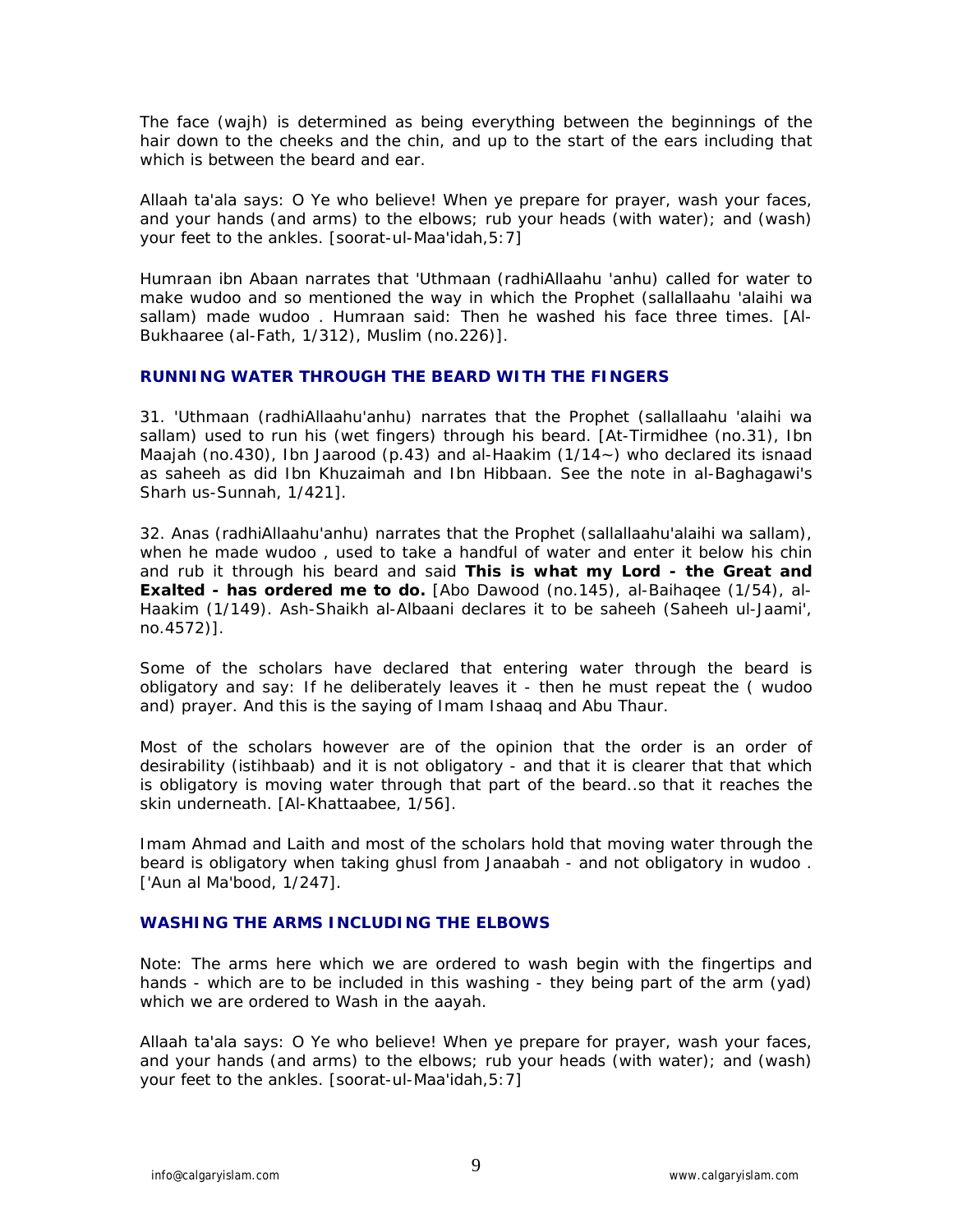Humraan ibn Abaan reports that 'Uthmaan (radhiAllaahu'anhu) called for water for wudoo and mentioned the Prophet's (sallallaahu 'alaihi wa sallam) way of making wudoo - and Humraan said: Then he washed his right arm including the elbow three times, then the left in the same way. [Al-Bukhaaree and Muslim as has preceded].

Regarding inclusion of the elbows in the washing of the arms - scholars have differed: Some of them saying that they must be included in this washing, and others saying that this is not so. And this difference of opinion is due to their disagreement over the meaning of the word "ilaa" (to) in the aayah - does it mean 'up to/until' or 'up to and including' ?

He who says that it means 'up to' does not include the elbows in the washing - just as Allaah ta'ala says: ... thumma 'atimmus-siyaama ilaa -llail: Then complete your fast till the night appears; [soorat-ul-Baqara, 2:187]. And this is the opinion of some of the companions of Imam Maalik.

Most scholars, however, hold the view that the meaning is 'up to and including/along with' - and thus include the elbows in the washing and use as their evidence Allaah ta'ala's saying: ...wa yayazidkum quwwatan ilaa quwwatikum...: ...and add strength to your strength; [Soorat-ul-Hud 11:52]

33. The proof in this matter is the hadeeth of Nu'aim ibn Mijmar who said: I saw Abu Hurairah make wudoo - he washed his face and completed the wudoo , then washed his right hand until he reached the upper arm, then his left hand till he reached the upper arm" - then in the end of the hadeeth he said: "This is how I saw Rasoolullah (sallallaahu 'alaihi wa sallam) make wudoo . [Muslim, 1/246]

So, dear reader, it is clear from this hadeeth that the Prophet (sallallaahu 'alaihi wa sallam) used to wash the elbows further, he used to increase upon that and wash part of the upper arm.

34. Jaabir (radhiAllaahu'anhu) said that when the Prophet (sallallaahu 'alaihi wa sallarn) made wudoo , he would pass the water over his elbows. [Reported by ad-Daaraqutnee (1/15), al-Baihaqee (1/56) and others - Ibn Hajr declared it to be hasan. And Ash-Shaikh al-Albaanee declared it to be saheeh (Saheeh ul-Jaami', 4547)].

# **WIPING THE HEAD AND EARS AND 'IMAAMAH**

1. Wiping over all of the head as Allaah ta'ala says: ...wamsahoo bi ru'oosikum...: ...rub your heads (with water) [Soorat-ul-Maa'idah 5:7]

Ibn Qudaamah says in 'al-Mughnee': Some of the people who claim that that which is ordered to be wiped is part of the head only - claim that the (Baa) [in the verse] means "part of" as if He had said: "Wipe part of your heads".' However, we say that in His saying wamsahoo bi ru'oosikum the (Baa) is as if He said regarding Tayammum wamsahoo bi wujoohikum [Allaah ta'ala orders us to wipe the faces].

Therefore their saying that the (Baa) means "part of" is incorrect and unknown to the scholars of the language. Ibn Burhaan says: 'He who claims that the "baa"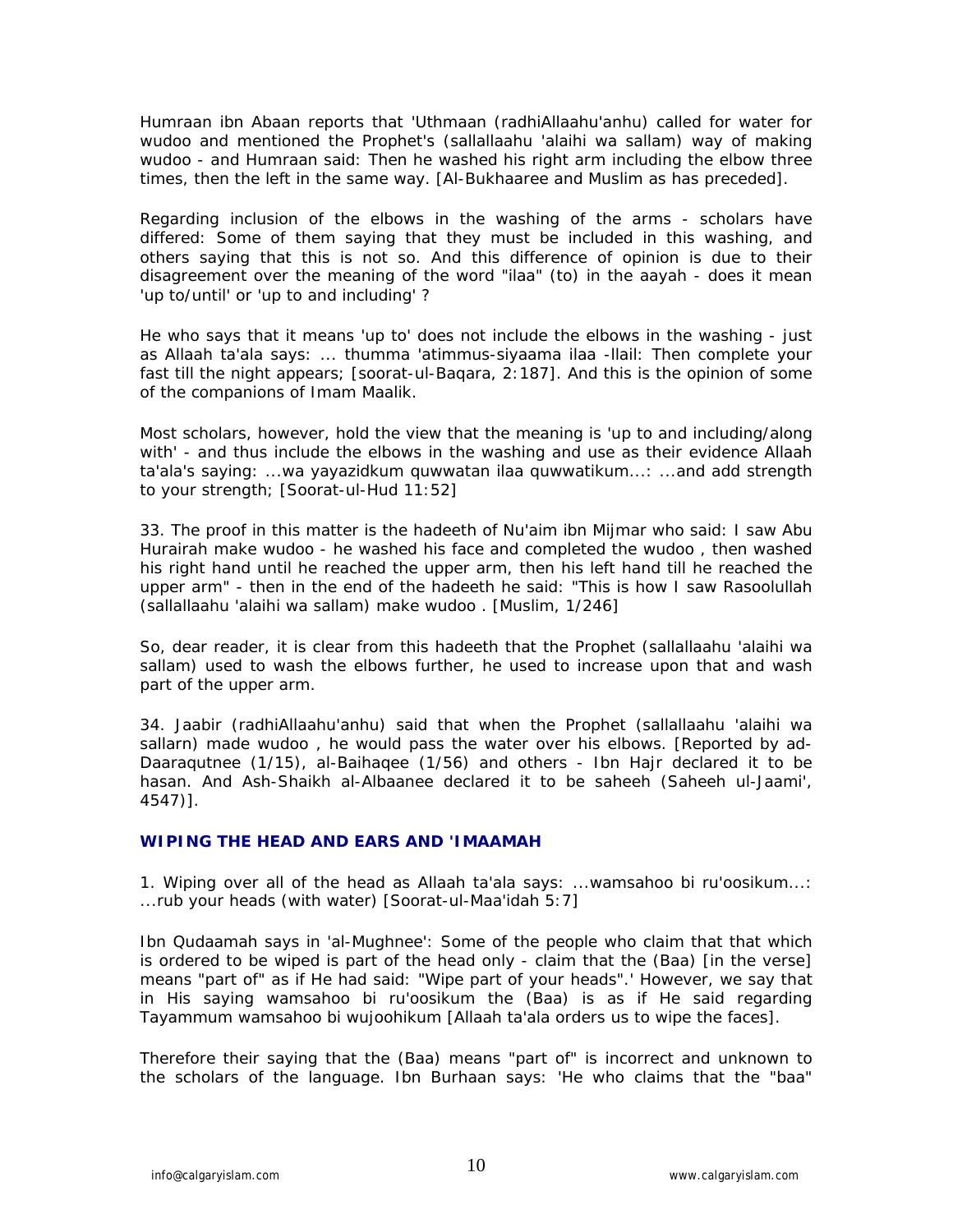means "part of" has declared before the scholars of the language that of which they have no knowledge. [al-Mughnee, 1/112].

Ash-Shaukaanee (rahimahullah) says in Nail-ul-Autaar: It is not established that it means "part of" and Seebawaih (one of the foremost scholars of the Arabic language) has denied that in fifteen places in his book. (Nail-ul-Autaar, 1/193).

35. In the hadeeth of'Abdullaah ibn Zaid (radhiAllaahu'anhu) is a further proof of the incorrectness of the saying that it means "a part of" - in that the Prophet (sallallaahu 'alaihi wa sallam) wiped his head with his two hands, moving them forwards and backwards - beginning with the front of the head and (wiping) with them up to his nape then he (sallallaahu 'alaihi wa sallam) returned them to the place from which he began. [Al-Bukhaaree (al-Fath, 1/251), Muslim (no.235), at-Tirmidhee (no.28) and others].

2. Wiping the ears: The ruling for the ears is the same as that for the head.

36. And it is authentically reported that Rasoolullah (sallallaahu 'alaihi wa sallam) said **The two ears are a part of the head.** [Reported by at-Tirmidhee, no.37; Abu Dawood, no.l34 and Ibn Maajah, no.444]. (Declared by ash-Shaikh al-Albaanee to be saheeh - as-Saheehah, 1/36 - and Imam Ahmad was of the view that wiping the ears has the same ruling as that for wiping the head.)]

As for those who hold the view that it is a sunnah they do not have any evidence except their regarding this hadeeth as being da'eef - it is however authentic due to a chain of narration which they did not come across and so the proof is with our saying - and Allaah Knows best.

And of the scholars who hold that they are part of the head are Ibn al-Musayyib, 'Ataa, al-Hasan, Ibn Seereen, Sa'eed ibn Jubair and an-Nakha'ee and it is the saying of ath-Thauree and Ahl ur-Ra'y and Imams Malik and Ahmad ibn Hanbal.

# **TAKING FRESH WATER FOR THE HEAD AND EARS**

37. Ash-Shaikh al-Albaanee says in 'ad-Da'eefah', no.995: There is not to be found in the Sunnah anything which obligates taking fresh water for the ears - therefore he should wipe them along with the water for the head - just as it is also permissible to wipe the head with the water remaining from that of the arms after washing them according to the hadeeth of Ar-Rabee' bint Mu'awwidh that the Prophet (sallallaahu 'alaihi wa sallam) "wiped his head with water remaining in his hand". [Reported by Abu Dawood and others with hasan isnaad].

# **THE WAY OF WIPING**

38. From 'Abdullaah ibn 'Amr - about the way of performing wudoo - he said: Then he (sallallaahu 'alaihi wa sallam) wiped his head and entered his two forefingers into his ears and wiped the backs of his ears with his thumbs. [Reported by Abu Dawood (no.135), an-Nasaa'ee (no.140), Ibn Maajah (no.422) and authenticated by Ibn Khuzairnah].

# **WIPING OVER THE 'IMAAMAH (TURBAN) ONLY**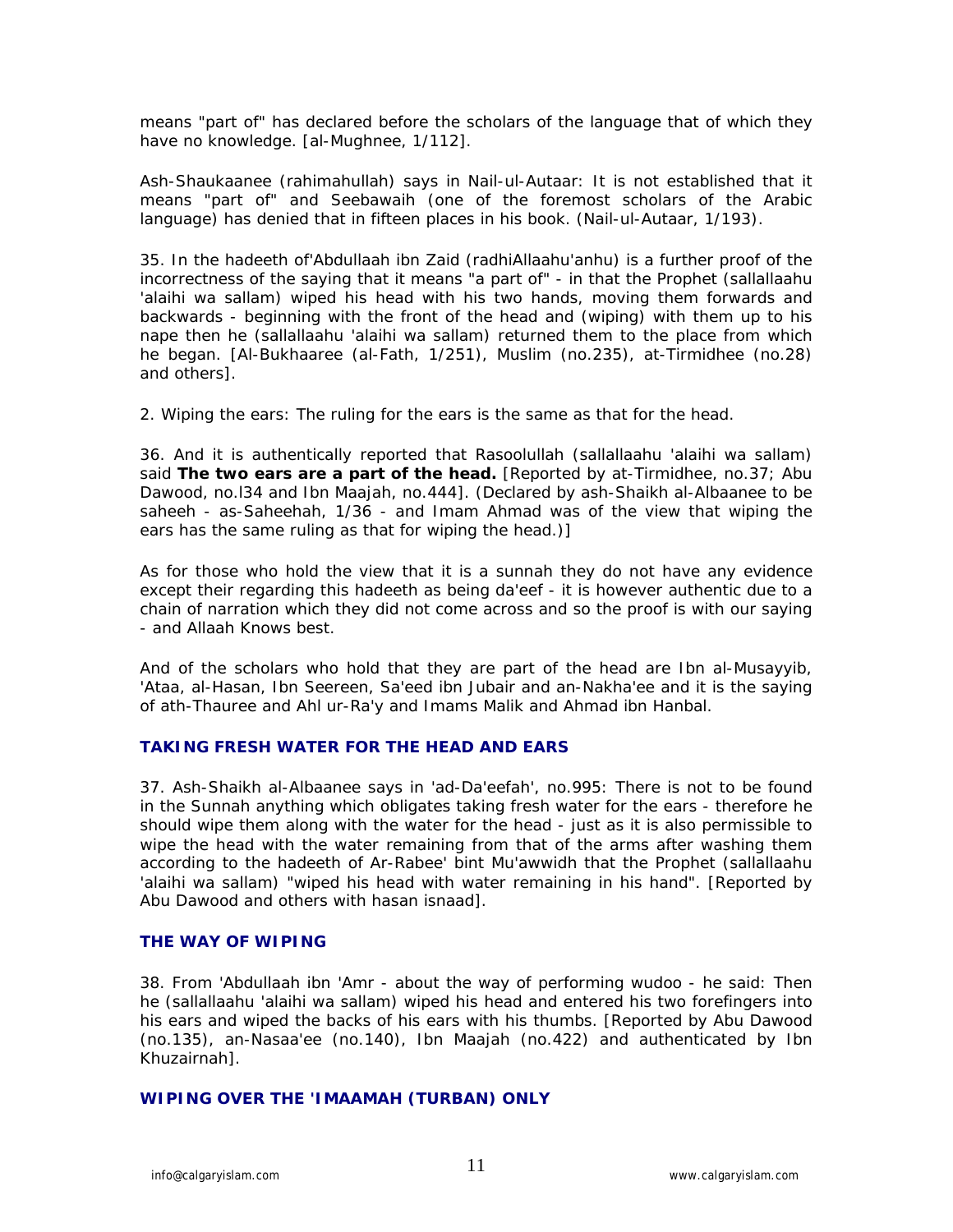39. 'Amr ibn Umayyah (radhiAllaahu 'anhu) said: I saw Rasoolullah (sallallaahu 'alaihi wa sallam) wipe over his turban and leather socks. [Reported by al-Bukhaaree (al Fath, 1/266) and others].

40. Bilaal (radhiAllaahu 'anhu) reports that the Prophet (sallallaahu'alaihi wa sallam) wiped over the leather socks and the head cover. [Reported by Muslim, 1/159].

## **WIPING OVER THE TURBAN AND FORELOCK**

41. Al-Mugheerah ibn Shu'bah (radhiAllaahu'anhu) reports that the Prophet (sallallaahu 'alaihi wa sallam) made wudoo and wiped over his forelock and over the turban and leather socks. [Reported by Muslim, 1/159].

Ibn Qudaamah says in 'al-Mughnee' (1/310); And if part of the head is uncovered and it is normally so, then it is preferable to wipe over that along with the turban that is recorded from Ahmad: as the Prophet (sallallaahu 'alaihi wa sallam) wiped over his turban and forelock - as occurs in the hadeeth of al-Mugheerah ibn Shu'bah.

As for caps/'prayer hats', it is not permissible to wipe over them as Ahmad says for various reasons, from them: (1) They do not cover all of the head normally, nor are they tied around it. (2) There is no difficulty in their removal.

As for the woman's head cover - it is permissible to wipe over it as Umm Salamah used to wipe over her head cover - as reported by Ibn al-Mundhir. (See'al-Mughnee', 1/312).

# **WASHING THE FEET AND ANKLES**

Allaah ta'ala says: ...wa arjulakum ilaal ka'bayn...: ...and (wash) your feet to the ankles [Soorat-ul-Maa'idah 5:7] [thus ordering the washing of the feet and ankles].

42. Ibn 'Umar (radhiAllaahu 'anhumaa) said: Rasoolullah (sallallaahu 'alaihi wa sallam) fell behind us and then came upon us during a journey, then we found him and it was time for 'Asr - so we began to make wudoo and wipe over our feet, so he (sallallaahu 'alaihi wa sallam) called out at the top of his voice Woe to the ankles from the Fire. (two or three times) [Al-Bukhaaree (al Fath, 1/232) and Muslim, 3/128].

An-Nawawi says in his explanation of Sahih Muslim after mentioning the hadeeth: Muslim's intention (rahimahullah) in quoting these hadeeth was to prove with it the obligation of washing the feet - and that wiping them is not sufficient.

43. In the hadeeth of al-Bukhaaree and Muslim from Humraan ibn Abaan that 'Uthmaan (radhiAllaahu'anhu) called for water for wudoo and then mentioned the wudoo of the Prophet (sallallaahu 'alaihi wa sallam) - then Humraan said: Then he washed his right foot to the ankle three times and then his left foot to the ankle three times.

44. As Abu Hurairah (radhiAllaahu 'anhu) did in Muslim's narration: "Then he washed his right foot till he reached the shin, then he washed the left foot till he reached the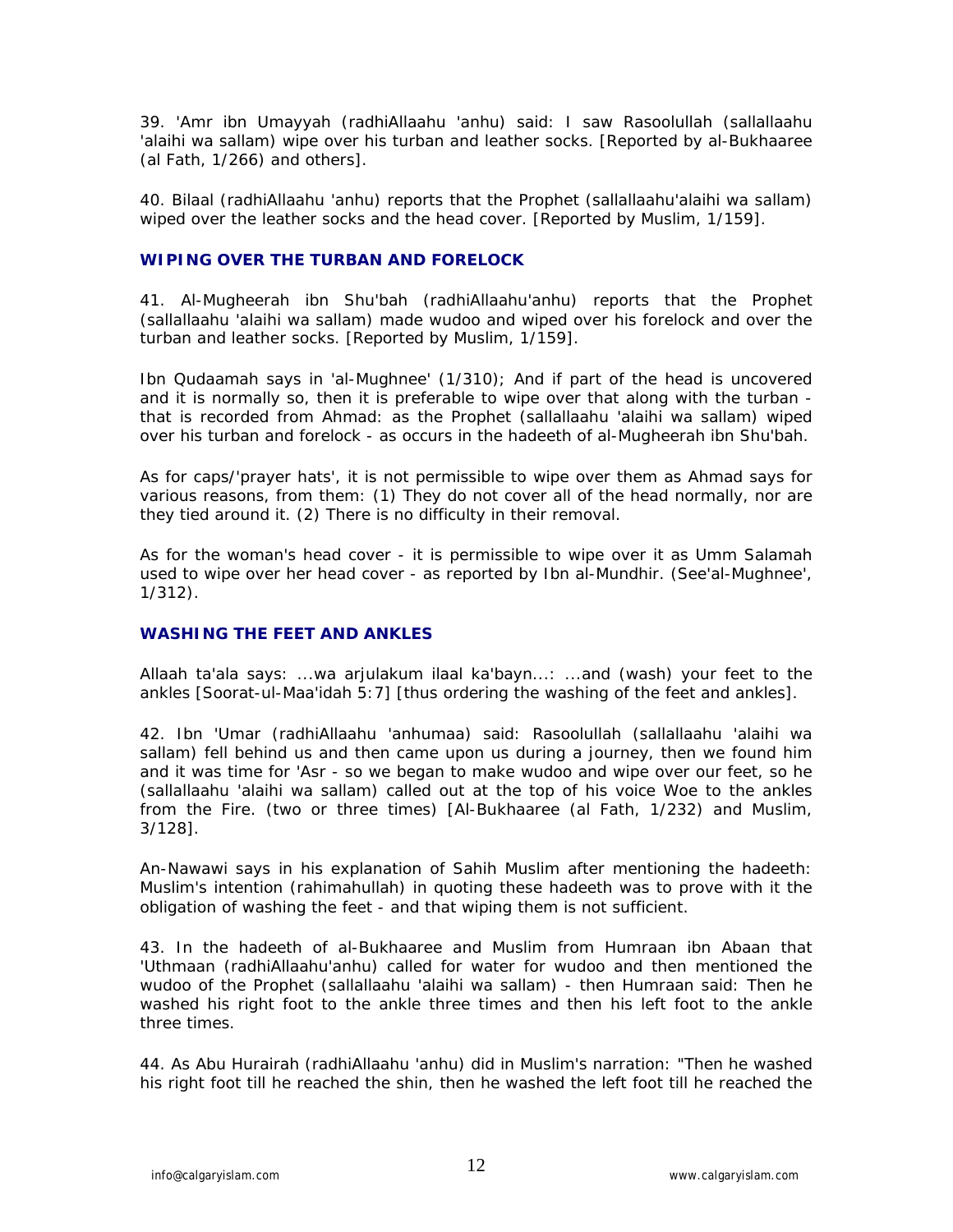shin" and in the end of the hadeeth said: This is what I saw Rasoolullah (sallallaahu 'alaihi wasallam) do. [Muslim, 1/246].

From this hadeeth - O Brother Muslim - it becomes clear that the ankles enter into this washing as is clear from his saying 'till he reached the shin'.

45. Al-Mustaurad (radhiAllaahu 'anhu) said: When the Prophet (sallallaahu 'alaihi wa sallam) made wudoo he would enter the water between his toes with his little finger. [Reported by Abu Dawood (no.148), at-Tinnidhee (no.40) and Ibn Maajah (no.446). Declared as 'saheeh' by al-Albaanee].

As-San'aanee says in 'Subul-us-Salaam' after quoting this hadeeth: It is a proof for the obligation of wiping between the toes - and this also occurs in the hadeeth of Ibn 'Abbaas which we have indicated - which is reported by at-Tirmidhee, Ahmad, Ibn Maajah and al-Haakim - and authenticated by al-Bukhaaree. And it is done by using the little finger. (See 'Subul-us-Salaam', 1/48).

46. And Laqeet ibn Sabarah said: Rasoolullah (sallallaahu 'alaihi wa salam) said **Complete the wudoo and wipe between the Asaabi'** (fingers and/or toes). [Abu Dawood (no.142), at-Tirmidhee (no.37), an-Nasaa'ee (no.114), Ibn Maajah (no.407), al-Hakim (1/148). Al-Albaanee says: Saheeh.]. As-San'aanee says: It clearly means both the fingers and toes and is shown clearly in the hadeeth of Ibn 'Abbaas. [Subul-us-Salaam, 1/47].

# **THE REPLY TO THOSE WHO FOLLOW WIPING OF THE FEET WITHOUT WASHING**

(1) Wiping the feet when not wearing anything on the foot is not established from the Prophet (sallallaahu 'alaihi wa sallam)**.** As for their using as a proof the reading of the Aayah: wamsahoo bi ru'oosikum wa arjulakum ilaal ka'bayn: rub your heads and your feet to the ankles...[soorat-ul-Maaidah 5:7] reading (arjulikum) - and saying that the feet are thus connected to (the command to wipe) the heads - and this is not correct, rather they are connected to (the order to wash) the hands. As for the reading of the word (arjulikum) with Kasra of the laam - as-San'aanee says That is for wiping over the leather socks - as is shown by the Sunnah - and this is the best interpretation for this particular recital. (As-Subul, 1/58).

(2) The Qur'aan is not to be explained according to the human intellect - especially in the matters of worship such as Salaat and wudoo , etc. - but by the Sunnah which explains this Pillar. And there are many such examples in the Qur'an which the Prophet (sallallaahu 'alaihi wa sallam) explained by his sayings - and from this is the washing of the feet - and its proof from the Sunnah has preceded.

(3) If they wish to use the intellect then we say to them: The bottom of the foot has more right to be wiped than the surface (their saying being the wiping of the surface), and if they say: Then what about the socks? we say: That is established from the Prophet (sallallaahu 'alaihi wa sallam) just as washing the foot is also established in the Sunnah.

(4) Leaving out one of two verbs and sufficing with one of them, as the Arabs, when two verbs come together having similar meaning and are followed by things related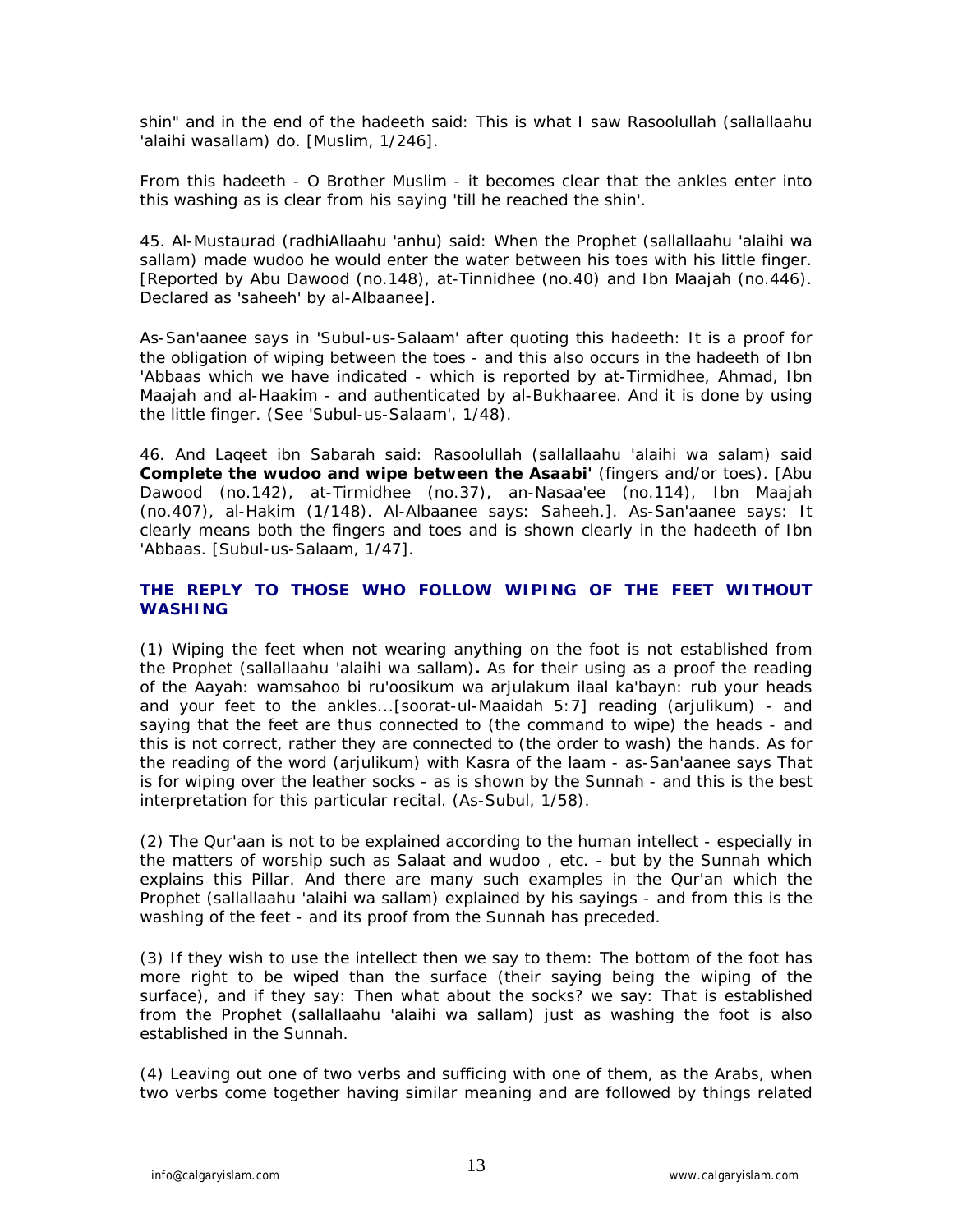to them, makes it permissible to mention only one of the two verbs and attaching those things relating to the second to those relating to the first which is mentioned according to what the wording demands, until it is as if the two are partners with regard to the verb, as the poet said: I fed it with hay and cold water. And what is meant is: I fed it with hay and gave it cold water to drink.

(5) The saying of az-Zajjaj (a great scholar of the language): It is permissible that the wording (arjulikum) has the meaning of 'wash the feet' as the wording (ilal Ka'bain) conveys that meaning - as the mentioning of a limit suggests washing just as Allaah ta'ala says ilaal maraafiq [that is the limit of the elbows is for washing] however, if wiping were intended then there would be no need for mention of a limit just as Allaah ta'ala says wamsahoo bi ru'oosikum not mentioning any limit (for wiping the head) and further the term wiping can be used to mean washing. (Al-Mirqaat, 1/400).

(6) And further, the great majority of scholars have agreed that it is obligatory to wash the feet and that is reported - and reaches the level of mutawaatir from the Prophet (sallallaahu 'alaihi wa sallam) as al-Haafiz Ibn Hajr says; and further it is not established that any of the Sahaabah differed regarding that - except what is reported from 'Alee, Ibn 'Abbas and Anas (radhiAllaahu 'anhum) - and it is established that they went back on that. (Al-Mirqaat. 1/400~.

47. And Abu Hurairah (radhiAllaahu 'anhu) reports that Rasoolullah (sallallaahu 'alaihi wa sallam) came to the graveyard and said .**..they will come on the Day of Judgement with their blazes shining from the wudoo** (It has preceded, no.7). Meaning the Rasoolullah (sallallaahu 'alaihi wa sallam) will know from the traces of the washing, as for those who do not wash then he will not know them on the Day of Judgement.

Ibn Hajr says: And it is established that this shining of the faces, hands and feet are particular to the Muslim Ummah.

# **OTHER ASPECTS OF WUDOO**

# **THE SIWAAK**

The SIWAAK is that which the mouth is brushed with. And it is also called the MISWAAK, the plural being: SOOK. And the siwaak comes from the Araak tree and it is a well-known tree. Abu Hanifah said: It is the best of the trees whose twigs are used for brushing the teeth... smelling of milk. Abu Ziyaad said: From it is taken there tooth-sticks - from its twigs and roots - and the best part for that is its roots, and it is broadly spreading..And Ibn Shameel: The Araak is a tall fine-shoot green tree with many leaves and branches, having weak wood and growing in hollows miswaaks are taken from it, being one of the citrus trees. Its singular is Araak and its plural Araa-ik. (Lisaan-ul-'Arab, 268).

It is mustahabb (desirable) to use the siwaak at many different times as is established from the Prophet (sallallaahu 'alaihi wa sallam) that he used to use the siwaak at every Prayer, and before reading the Qur'an, and before sleeping and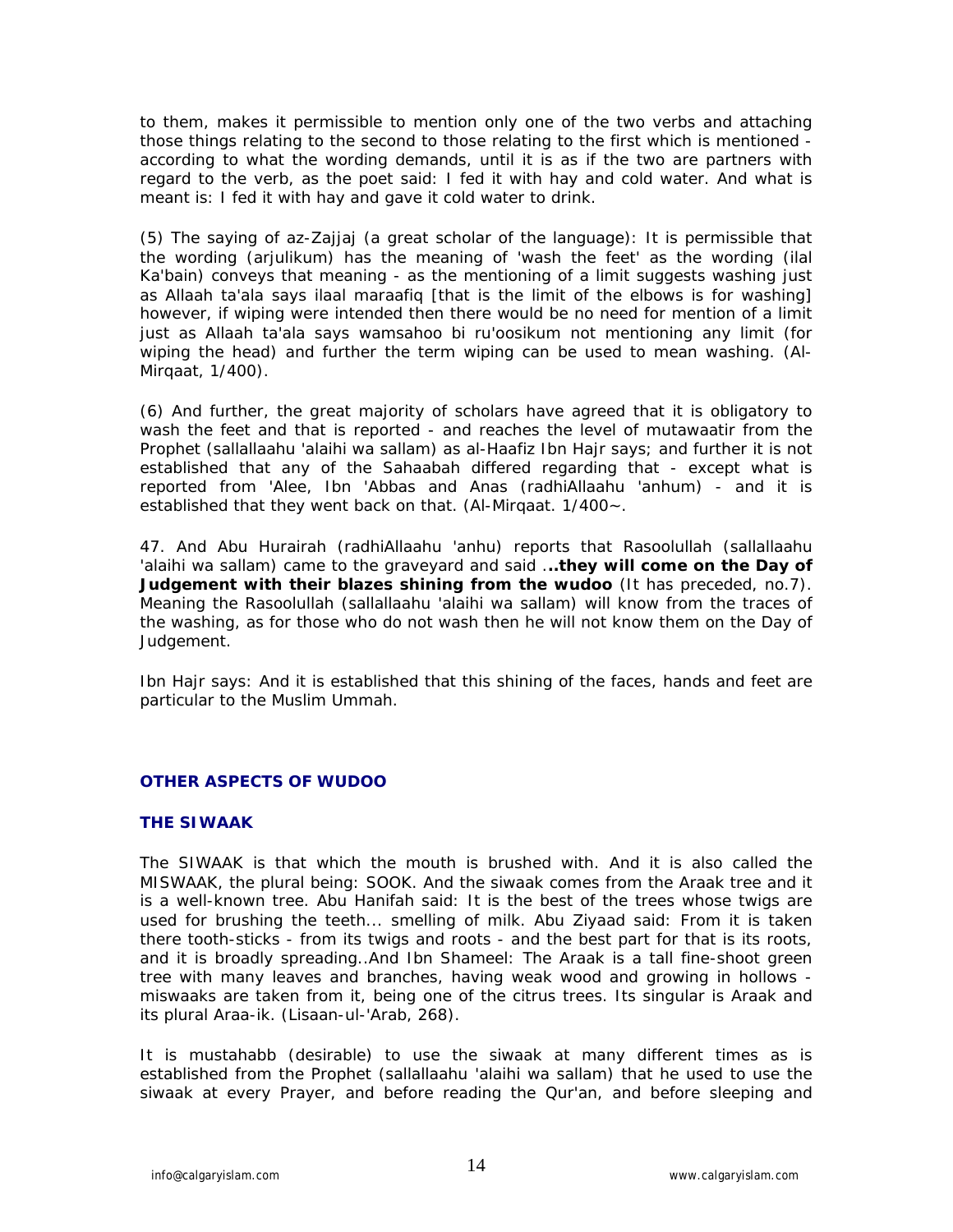when waking, and when the breath changes - whether fasting or not - or whether at the start of the day or in the afternoon, and it is a form of worship which is easy therefore observe it, O my Muslim Brother.

48. And also when making wudoo , as Abu Hurairah (radhiAllaahu 'anhu) narrates that Rasoolullah (sallallaahu 'alaihi wa sallam) said I**f I did not fear to cause hardship to my Ummah I would have ordered them to use the siwaak with every wudoo.** [Reported by at-Tirrnidhee (no.22) who said: Hasan Saheeh, and Maalik (no.123), Ahmad (4/116), Abu Dawood (no.37) and others. Al-Albaanee declared it to be saheeh (Takhree; ul Mishkaat, no.390)].

49. And 'Aa'ishah (radhiAllaahu' anhaa) narrates that Rasoolullah (sallallaahu 'alaihi wa sallam) said **The siwaak is a means of cleansing the mouth and pleasing the Lord.** [Al-Bukhaaree reports it in mu'allaq form - connected by Ahmad, an-Nasaa'ee, Ibn Khuzaimah and Ibn Hibbaan].

**AD-DALK (RUBBING THE WATER OVER THE BODY PARTS):** This is part of the wudoo authentically reported from the Prophet (sallallaahu 'alaihi wa sallam). Al-Mustawrid ibn Shadad said: I saw Rasoolullah (sailallaahu 'alaihi wa sallam) when he made wudoo rubbing his toes with his litle finger. [Saheeh as has preceded].

50. Abdullah ibn Zaid (radhiAllaahu 'anhu) narrates that the Prophet (sallallaahu'alaihiwasallam) made wudoo and said **Rub in this way.** [See Nail-ul-Autaar, 4/39].

51. He (radhiAllaahu'anhu) also narrates that the Prophet (sallallaahu 'alaihi wa sallam) made wudoo with two thirds of a mudd **[3]** (of water) and rubbed over his forearms. [Ibn Khuzaimah (no.118), and its isnaad is Saheeh - and al-Haakim (1/161) reports it by way of Yahyaa ibn Abi Zaa'idah].

# **PERFORMING THE WUDOO IN THE ORDER MENTIONED IN THE AYAAH**

As for what is narrated regarding the 'order' as mentioned in the Aayah, then there is nothing to contradict that - and this order is obligatory (waajib) and it is said: Sunnah. [See Fiqh al Imam Sa'eed ibn al Musayyib, 1/64].

As for what is related with regard to the Prophet's wudoo (sallallaahu 'alaihi wa sallam) then it has been reported sometimes out of the regular order. And the proof is:

52. Al-Miqdaam ibn Ma'd Yakrib said: I came to the Prophet (sallallaahu 'alaihi wa sallam) with water for wudoo , so he washed his hands three times, then washed his face three times, then washed his forearms three times, then washed his mouth and nose three times, then wiped his head and ears - their outsides and insides - and washed each of his feet three times. [Ahmad (4/132), Abu Dawood (1/19) with Saheeh isnaad. Ash-Shaukaanee (1/1~5) said: Its isnaad is good, and it is reported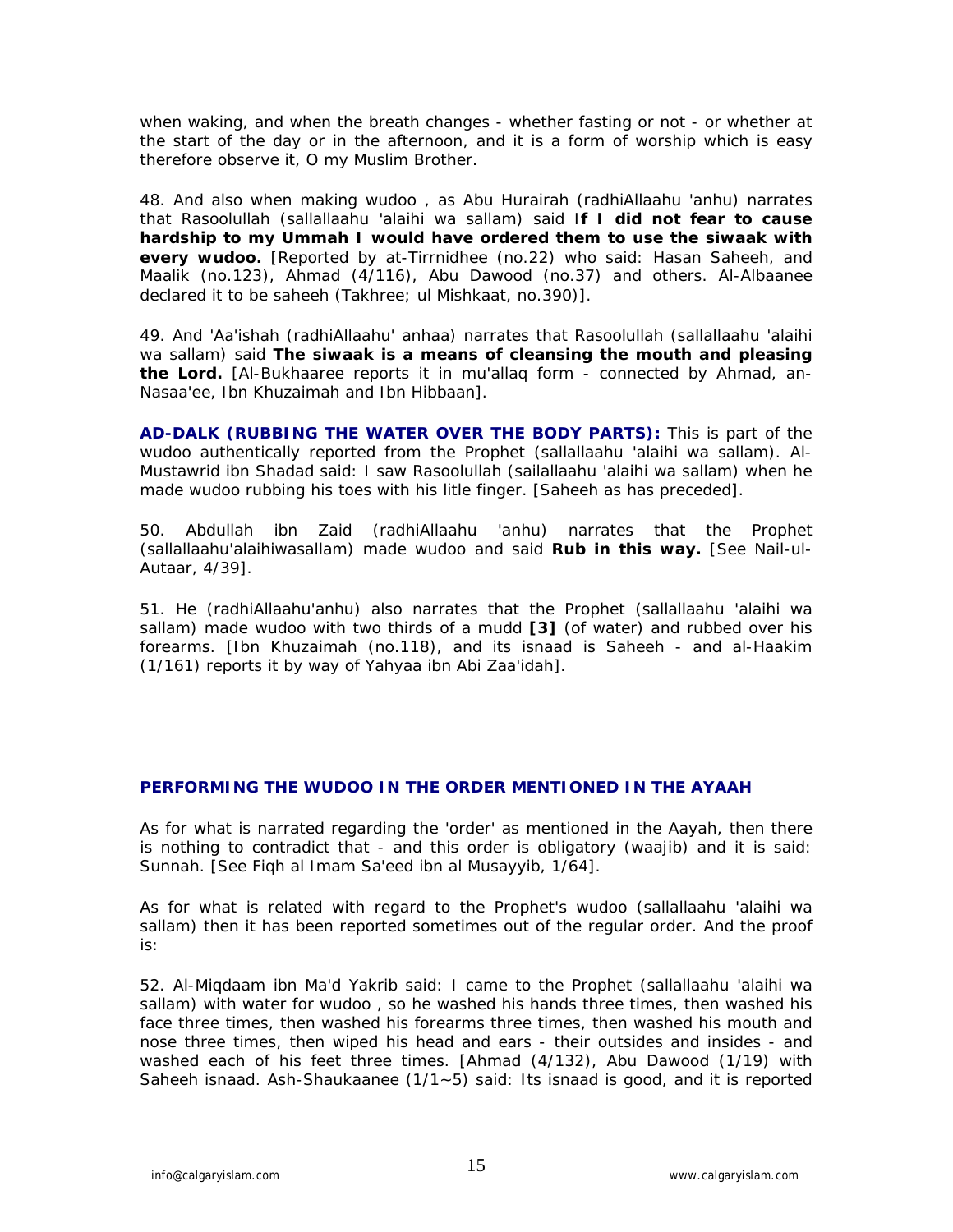by ad-Diyaa in 'al-Mukhtaarah'. And al-Albaanee records it in 'as-Saheehah', no.261] .

So this is a proof that he (sallallaahu 'alaihi wa sallam) did not always stick to the regular order - and this is a proof that it is not obligatory - however, his sticking to it mostly shows that it is Sunnah. And Allaah Knows best.

As-Suyooti says as is reported from him in 'Aun al Ma'bood' ( 1/48): It is used as a proof - that is the aforementioned hadeeth - by him who says that sticking to the regular order in wudoo is not obligatory as he washed his mouth and nose after washing his arms.

The author of 'Aun al Ma'bood' says: This narration is 'shaadh' **[4]** - and therefore not to be taken in contradiction to the established narrations which put the washing of the mouth and nose before the washing of the face.

I say: The difference of opinion between the scholars here is with regard to those parts of wudoo which are Sunnah. As for the obligatory duties - then they are according to the order mentioned in the noble Aayah, and the best thing is to perform all of the actions in the way mentioned in the majority of the ahaadeeth and Allaah Knows best.

# **AL-MAWAALAAT (WASHING EACH PART DIRECTLY AFTER THE PREVIOUS ONE - LEAVING NO TIME GAP IN BETWEEN)**

 Nothing other than this is established from the Prophet (sallallaahu 'alaihi wa sallam). It is however established that Ibn 'Umar (radhiAllaahu' anhu) urinated within the market, then made wudoo and so washed his face and hands and wiped his head, then he was called to pray over a Janazzah so he entered the mosque then wiped over his leather socks, then prayed over it. [Reported by Maalik (no.72) and al-Baihaqee (1/84). And 'Ataa didn't see anything wrong with leaving such gaps whilst making wudoo and it is the saying of al-Hasan, an-Nakha'ee and the better reported of the two sayings of ash-Shaafi'ee].

# **BEGINNING WITH THE RIGHT**

That is washing the right hand before the left - and likewise the feet.

53. 'Aaishah (radhiAllaahu 'annaa) said: Rasoolullah (sallallaahu 'alaihi wa sallam) used to like to begin with the right in putting on shoes, combing his hair, in purification and in all of his affairs. [Al-Bukhaaree (al Fath) 1/235, Muslim (no.267) and others].

54. Abu Hurairah (radhiAllaahu'anhu) narrates that the Prophet (sallallaahu 'alaihi wa sallam) said **When you dress and when you make wudoo , then begin with the right.** [Abu Dawood (4141), at-Tirmidhee (1766), an-Nasaa'ee (402). Al-Albaanee declares it to be saheeh].

**ECONOMIZING IN THE USE OF WATER AND NOT BEING WASTEFUL**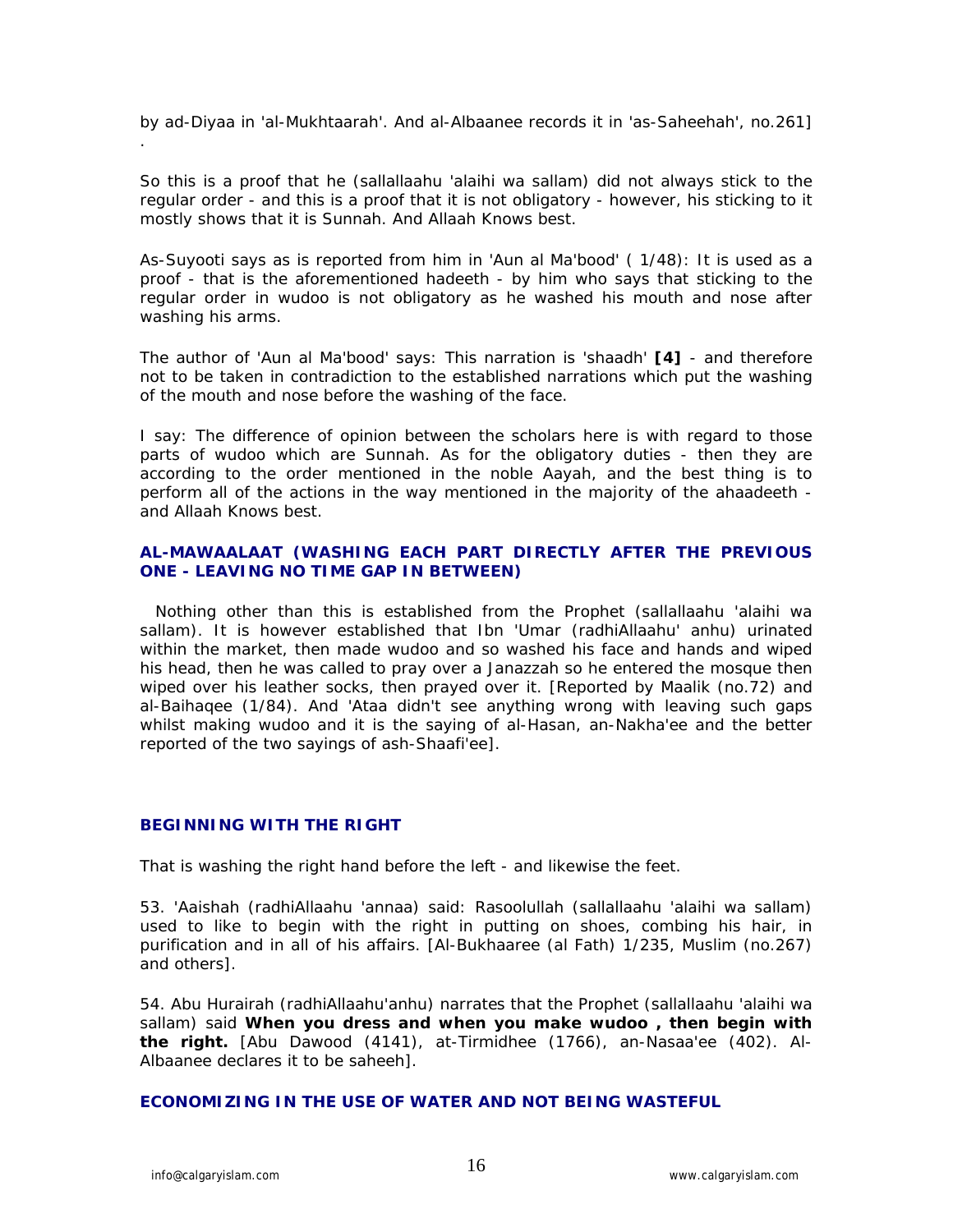55. Anas (radhiAllaahu 'anhu) said: The Prophet (sallallaahu 'alaihi wa sallam) used to make wudoo with a mudd (of water) and make ghusl with a saa' or up to five mudds. [Muslim (1/156) and others]. A saa' is equal to four mudds. ( A mudd is that amount of water which is held by the two hands cupped together.)

If you consider this hadeeth well, O my Muslim Brother, you would feel ashamed of what some people do these days - one of them opening the water tap and making wudoo and sometimes talking to his companion whilst the water is running out what an excess in wastefulness! So he who does that should fear Allaah and remember this hadeeth and keep it in mind and follow the Sunnah with regard to using the water sparingly and not being wasteful - and here the true following of the Prophet (sallallaahu 'alaihi wa sallam) is made clear and the true Muslim's belief. It is from the Sunnah for the Muslim who wishes to make wudoo to have with him a container large enough for a mudd of water - in order to force himself to return to the following of the Sunnah.

# **THE DU'AA AFTER THE WUDOO**

56. 'Umar ibn al-Khattaab (radhiAllaahu 'anhu) said: Rasoolullah (sallallaahu 'alahi wa sallam) said **None of you makes wudoo and completes the wudoo then says:**

**Ashhadu anlaa ilaaha illallaahu wahdahu laa shareekalahu washhadu anna Muhammadan 'abduhu wa rasooluhu** (I bear witness that none has the right to be worshipped except Allaah, and that Muhammad is His slave andMessenger) **except that all eight Gates of Paradise are opened for him - so that he enters by whichever he pleases.** [Reported by Muslim (no.234), Abu Dawood (no 169), at-Tirmidhee (no.55), an-Nasaa'ee (no.148), Ibn Maajah (no.470)].

And at-Tirmidhee adds an authentic addition to it:

اَللَّهُمَّ اَمْعَلْنِي مِنِّ اَلتَّوَّاسِي َ،<br>وَاحْفَلْنِي مِنَ الْمُنَظَهَّرِينِ

**Allaahumma aj'alnee minat-tawwabeen waj'alnee minal mutatahhireen** (O Allaah, make me one of those who constantly repents toYou and of those who purify themselves.) [Declared as Sahih by al-Albaanee].

57. Abu Sa'eed al-Khudree (radhiAllaahu 'anhu) said Rasoolullah (sallallaahu 'alaihi wa sallam)said **Whoever makes wudoo then says upon finishing the wudoo:**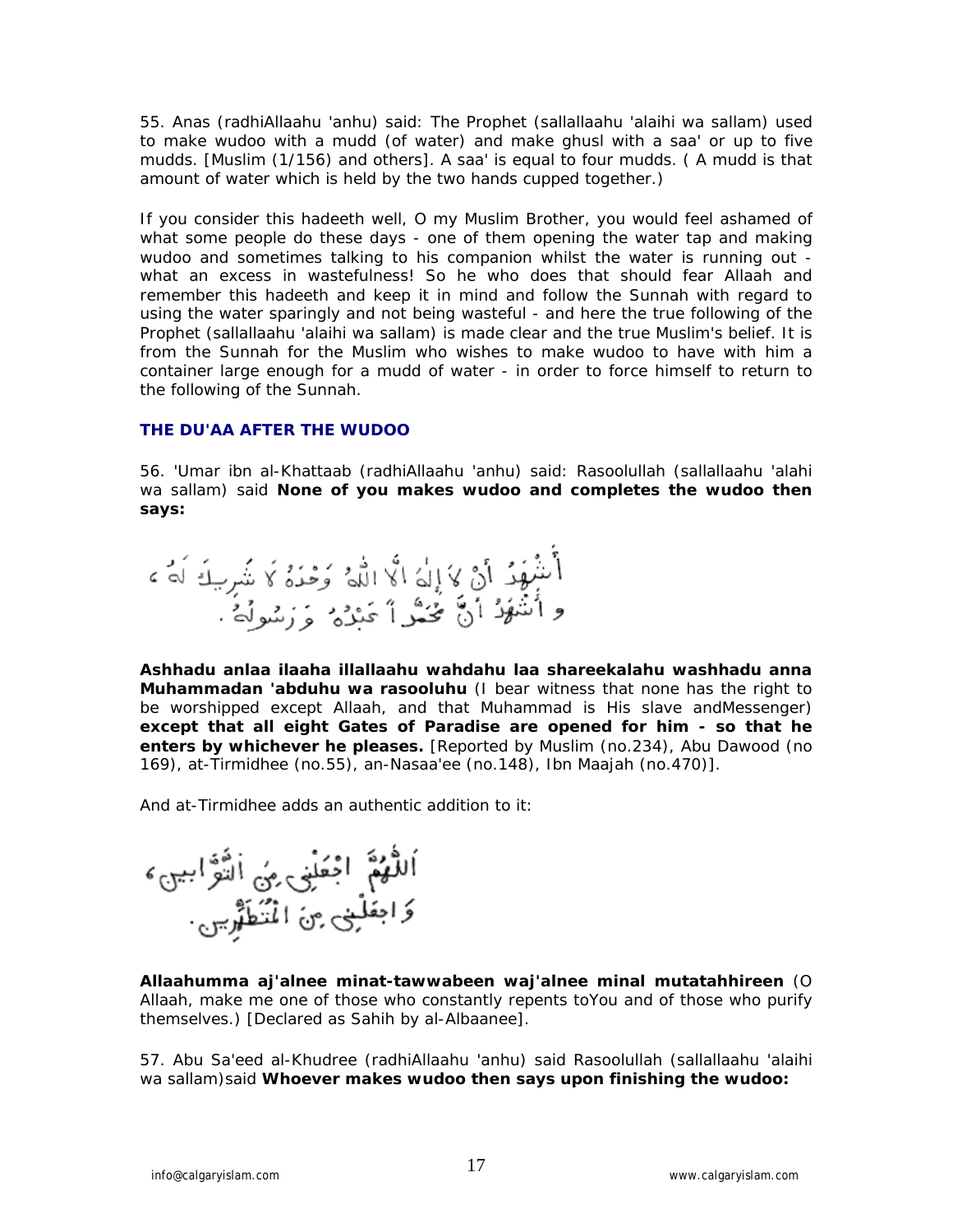سُبْحَانَكَ اللَّهُمُّ وَبَحْدِكَ , اَشْهُدُ أَنْ لَا إِلٰهَ إِلَّا أَنْتَ، .<br>سَنَفْغِرُكَ وَأَنُوبُ إِلَيْك .

**Subhaanakallaahumma wa bihamdika ashhadu anlaa ilaaha illa anta astaghfiruka wa atoobu ilaika** (I declare You free from all defects my Lord and all praise belongs to you and I bear witness that there is none worthy of worship except You. I seek Your forgiveness and I turn to You) **It is written in a parchment, then sealed and is not opened till Judgement Day.** [Reported by Ibn ar-Sunnee in 'Amal al Yaurn wal-l~ilah, no.30. Declared as Saheeh by al-Albaanee].

#### **WASHING EACH BODY-PART ONCE**

68. Ibn 'Abbaas (radhiAllaahu 'anhu) said: Rasoolullah (sallallaahu 'alaihi wa sallam) made wudoo (washing each part) once. [Al-Bukhaaree (al Fath) 1/226].

## **WASHING EACH BODY-PART TWICE**

59. 'Abdullaah ibn Zaid narrates that the Prophet (sallallaahu 'alaihi wa sallam) made wudoo (washing each part) twice. [Al-Bukhaaree (al Fath) 1/226].

#### **WASHING EACH BODY-PART THRICE**

60. In the hadeeth of 'Uthmaan (radhiAllaahu 'anhu) recorded by al-Bukhaaree and Muslim, he (sallallaahu 'alaihi wasallam) washed each of the parts three times.

So from these ahaadeeth it becomes clear to us that, as is well-known to the large majority of scholars, washing each body-part once is obligatory - and the second and third washings are Sunnah - and it is better to do likewise following the Sunnah of the Prophet (sallallaahu 'alaihi wa sallam) ['al-Majmoo' of an-Nawawi, 1/229].

## **THE DESIRABILITY OF MAKING WUDOO FOR EACH PRAYER**

Al-Haafiz says in 'al Fath' (1/172) in the question 'Making wudoo without having broken it':

61. Anas (radhiAllaahu 'anhu) says: The Prophet (sallallaahu 'alaihi wa sallam) used to make wudoo for every prayer. I said: What had you (the Sahaabah) used to do? He said: One wudoo was sufficient for us till such time as we broke it.

This hadeeth is an evidence that what is meant generally is the obligatory Prayer.

Al-Tahaawee says: It may be that that was obligatory upon him (sallallaahu 'alaihi wa sallam) particularly - then was abrogated on the Day of Fath by the hadeeth of Buraidah - meaning that which Muslim reports - that he (sallallaahu 'alaihi wa sallam) prayed all the Prayers on the Day of Fath with one wudoo and that 'Umar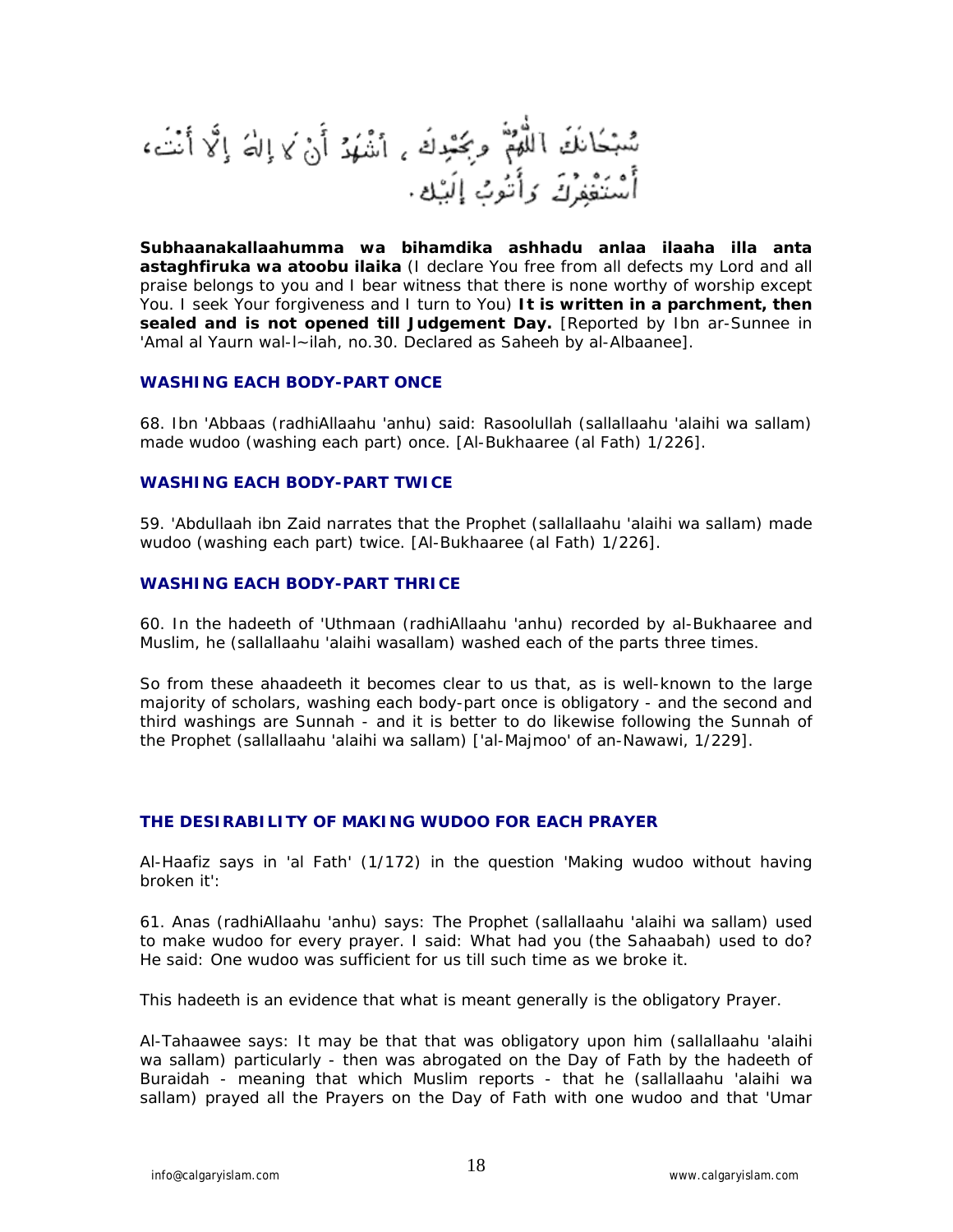(radhiAllaahu 'anhu) asked him about that so he (sallallaahu 'alaihi wa sallam) said **I did it deliberately.** Or it may be that he (sallallaahu 'alaihi wa sallam) used to do it out of desirability only, then feared that it might be thought to be obligatory and so left it to show the permissibility of that.

I say: The result is that making wudoo for every Prayer is mustahabb and praying all of the Prayers with one wudoo is permissible - and Allaah Knows best.

# **THE ONE WHO IS NOT SURE IF HE HAS BROKEN THE WUDOO OR NOT RELIES UPON THAT WHICH HE IS CERTAIN OF**

If he who knows that he has made wudoo then is not sure that he has broken it then his wudoo remains. And he who knows that he has done that which breaks wudoo and doubts when he has made wudoo thereafter then he does not have wudoo . In each case he relies upon that which he is certain of before that which he has doubt about - and he throws the doubt away. And this is the saying of the great majority of scholars - and it is the saying of Abu Hanifah, ash-Shaafi'ee and Ahmad. ['Al-Mughnee', 1/193, and ~igh ul Awaaa'ee, 1/56].

62. And the proof for this is what is established from Abu Hurairah (radhiAllaahu 'anhu) who said: Rasoolullah (sallallaahu 'alaihi wa sallam) said **If one of you feels something in his stomach and he isn't sure did anything (wind) come out of it or not - then let him not leave the mosque until he hears a sound or finds a smell.** [Muslim (Sharh an-Nawawi, 4/51), 'Aaridat-ul-Ahwadhee Sharh ut-Tirmidhee, 1/79].

So the hadeeth is a proof that things remain upon their original state until there is a certainty of a change in that, and doubt does not harm that - so he who is sure of having made wudoo and thinks that he may have broken it, then he remains upon wudoo .

## **A MAN AND WOMAN'S WASHING FROM A SINGLE VESSEL**

63. Ibn 'Abbaas (radhiAllaahu 'anhumaa) narrates that one of the wives of the Prophet (sallallaahu 'alaihi wa sallam) took a ghusl from Janaabah then saw Rasoolullah (sallallaahu 'alaihi wa sallam) about to take a ghusl from the water remaining - so she informed him that she had made ghusl therefrom - so Rasoolulah said **Nothing makes the water impure.** [Reported by Abu Dawood (no.67), and an-Nasaa'ee (no.326), and at-Tirmidhee who declared it to be hasan saheeh, and Ibn Maajah (no.370)].

Ibn 'Abd ul-Barr says: There is nothing in the Sharee'ah to prevent each of them washing with the water remaining from the other - either together or one after the other, and this is the saying of the scholars of the different lands and the great majority of scholars - and the ahaadeeth about it are Mutawaatir. (Al-Istidhkaar, 1/373).

# **MAKING WUDOO AFTER EATING CAMEL MEAT**

64. Jaabir ibn Samurah (radhiAllaahu 'anhu) narrates that a man asked Rasoolullah (sallallaahu 'alaihi wa sallam): Should I make wudoo because of the meat of sheep?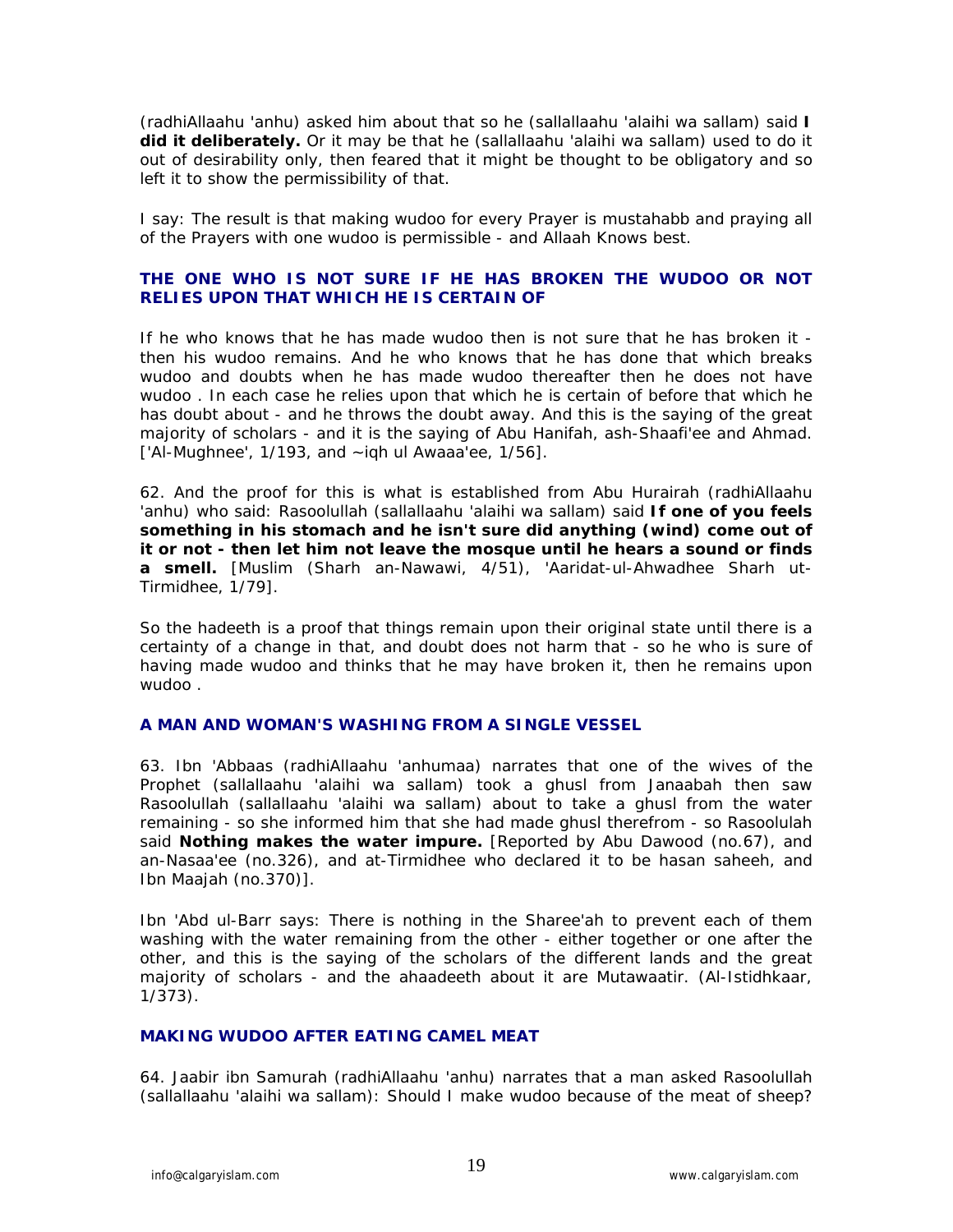He (sallallaahu 'alaihi wa sallam) said **If you wish make wudoo and if you wish then do not make wudoo.** He said: Should I make wudoo from the meat of the camel? He (sallallaahu 'alaihi wa sallam) said **Yes, make wudoo from the meat of the camel.** He asked: May I pray in sheep-pens? He (sallallaahu 'alaihi wa sallam) said **Yes.** He asked: May I pray in the stalls of camels? He (sallallaahu 'alaihi wa sallam) said **No.** [Reported by Muslim, 1/189].

# **DRYING THE BODY PARTS AFTER PURIFICATION**

'Uthman ibn 'Affaan, al- Hasan ibn 'Alee, Anas ibn Maalik, al-Hasan al-Basree, Ibn Seereen, 'Alqamah, al-Aswad, Masrooq, ad-Dahhaak, 'Abdullaah ibn al Haarith, Abu Ya'laa, Abul Ahwas, Ash-Sha'bee, Ath-Thawree, Ishaaq, Ibn 'Umar in a narration, and Abu Hanifah, Maalik, Ahmad, and the Shafi'ee Madhhab in one saying, all say that it is permissible after both wudoo and ghusl to dry the body-parts. And their evidence is what 'Aa'ishah (radhiAllaahu 'anhaa) reports - she said: Rasoolullah (sallallaahu 'alaihi wa sallam) had a cloth which he used to dry himself with after making wudoo . [Reported by at-Tirmidhee who declared it to be da'eef]. Then al Ainee states that an-Nasaa'ee records it in 'al-Kunaa' with saheeh isnaad.

I say: And it has other narrations which support and strengthen it. (See Fiqh al-Imam Sa'eed, 1/70). Al-Albaanee declares the hadeeth to be hasan. (Saheeh ul Jaami', 4706).

65. Salmaan al-Faarsee narrates that the Prophet (sallallaahu 'alaihi wa sallam) made wudoo , then turned up a woollen cloak he had and wiped his face with it. [Reported by Ibn Maajah (no.468)]. In az-Zawaa'id it is said: Its isnaad is saheeh.

I say: In its isnaad is al-Wadeen ibn 'Ataa who is sadooq but has a bad memory as al-Haafiz Ibn Hajr says in 'Taqreeb ut-Tahdheeb', so its isnaad is da'eef!! - but it is strengthened by the previous hadeeth of 'Aa'ishah to the level of hasan - and Allaah Knows best.

Some others hold it to be makrooh to dry the body-parts after Purification and their proof is:

66. What is established from Maimoonah (radhiAllaahu'anhaa) who described the Prophet's (sallallaahu 'alaihi wa sallam) ghusl from Janaabah and said: Then I brought him a cloth but he refused it. [Al-Bukhaaree, and Muslim - and the word is his].

The Final word: Is that drying the body-parts is one of the desirable actions as shown by the hadeeth of Aa'ishah (radhiAllaahu 'anhaa) - as for the saying that it is makrooh then that is not acceptable as the saying of Maimoonah (radhiAllaahu 'anhaa) "but he refused it" does not amount to the fact that it is makrooh - and Allaah Knows best.

## **THOSE THINGS WHICH BREAK WUDOO**

## **(1) THAT WHICH COMES OUT FROM THE TWO PRIVATE PARTS (FRONT AND BACK):**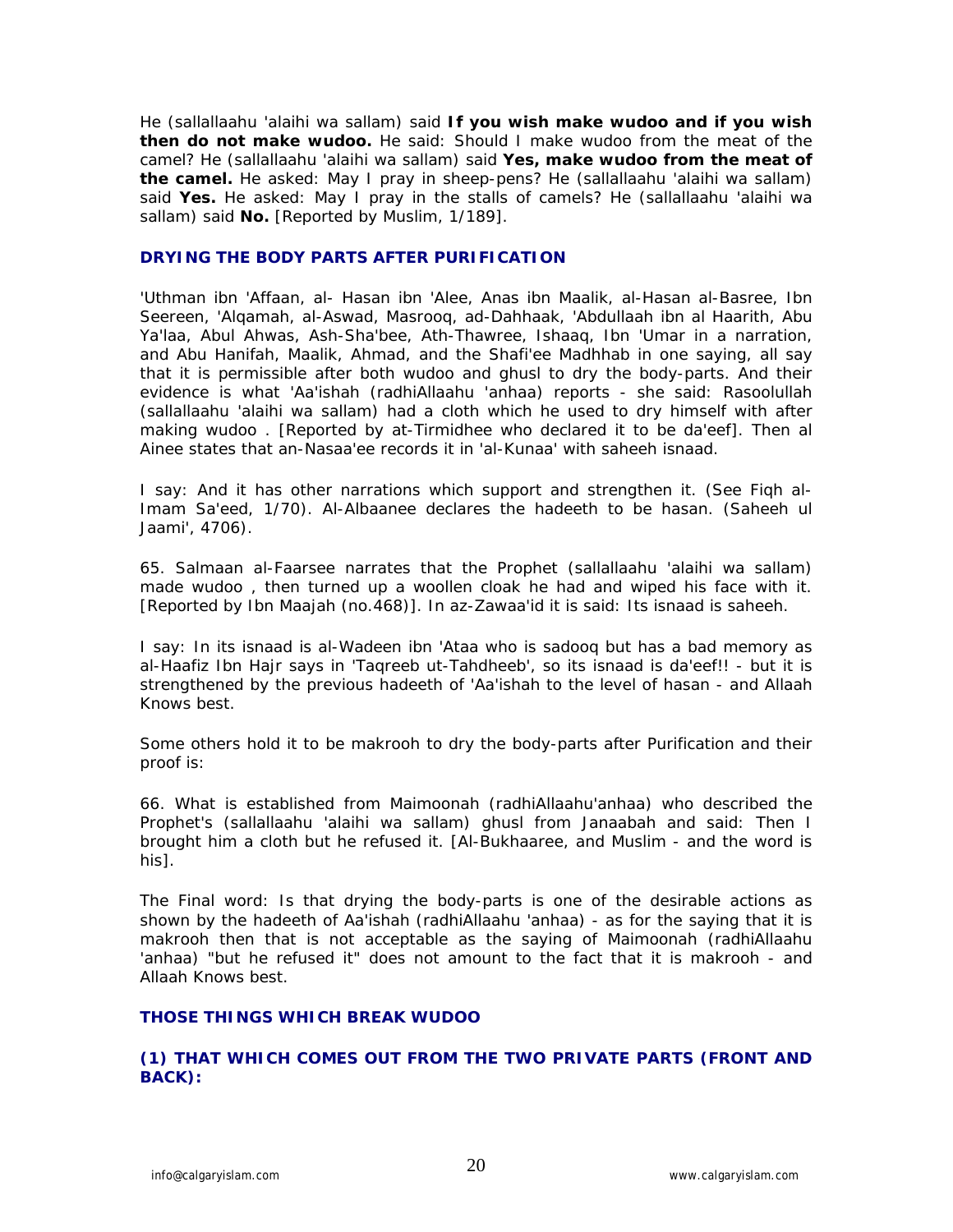Abu Hurairah (radhiAllaahu 'anhu) said: Rasoolullah (sallallaahu 'alaihi wa sallam) said **Allaah does not accept the prayer of any one of you having committed hadath until he makes wudoo.** [Al-Bukhaaree (al Fath, 1/206) and Muslim (no.245)].

67. An-Nawawi says in 'al-Majmoo' (2/3) as for that which comes out of the two private parts - then it breaks wudoo according to Allaah ta'alas saying: Aw jaa'a ahadukum min al ghaa'it...: or one of you comes from offices of nature...[Soorat-ul-Maa'idah 5:7] along with his (sallallaahu 'alaihi wa sallam) saying **There is no wudoo except from a sound or a smell.** [Saheeh and has preceded (Saheeh ul Jaarni' (7443)].

He adds: So that which comes out of the front or back part of a man or woman breaks the wudoo - whether excretion or urine or wind - or a worm or pus or blood or stones or anything else and there is no difference in that for something which happens normally or rarely.

# **(2) SOUND SLEEP [5]**

68. 'Alee ibn Abi Taalib (radhiAllaahu 'anhu) said: Rasoolullah (sallallaahu 'alaihi wa sallam) said **The eye is the drawstring for the anus, so he who sleeps then let him make wudoo.** [Abu Dawood (no.203), Ibn Maajah (no.477), Ahmad. Declared as Saheeh by al-Albaanee].

In the hadeeth is an evidence that sleep does not in itself something that breaks wudoo , however the Purification is broken if it is possible for something to come out from the anus - however if that is restricted, e.g. by sitting flat on the earth, then that is not the case.

# **(3) BECOMING UNCONSCIOUS - OTHER THAN SLEEP**

That is the 'intellect' going away by any means because of insanirt or fainting or intoxication - as in this condition he does not know whether his wudoo is broken or not. This is the saying of the great majority of scholars. (Sharh Saheeh Muslim (4/74) and al-Mughnee (1/164)).

(4) Touching the Uncovered Private Parts 69. Abu Hurairah (radhiAllaahu 'anhu) said: Rasoolullah (sallallaahu 'alaihi wa sallam) said **If one of you touches his penis and there is no veil between him and it nor any cover, then wudoo has become obligatory for him.** [al-Haakim (1/138) and others]. (Al-Albaanee says: hadeeth Saheeh.)

# **(5) TOUCHING THE PENIS**

70. Busrah (radhiAllaahu 'anhaa) said: Rasoolullah (sallallaahu 'alaihi wa sallam) said **If one of you touches his penis then let him make wudoo.** [At-Tirmidhee (1/18) who said it is hasan saheeh. And also declared as Saheeh by Ahmad, al-Bukhaaree and Ibn Ma'een (Lum'aat ut-Tanqeeh Sharh Mishkaat ul Masaabeeh, no.319). Others also narrate it as authentic].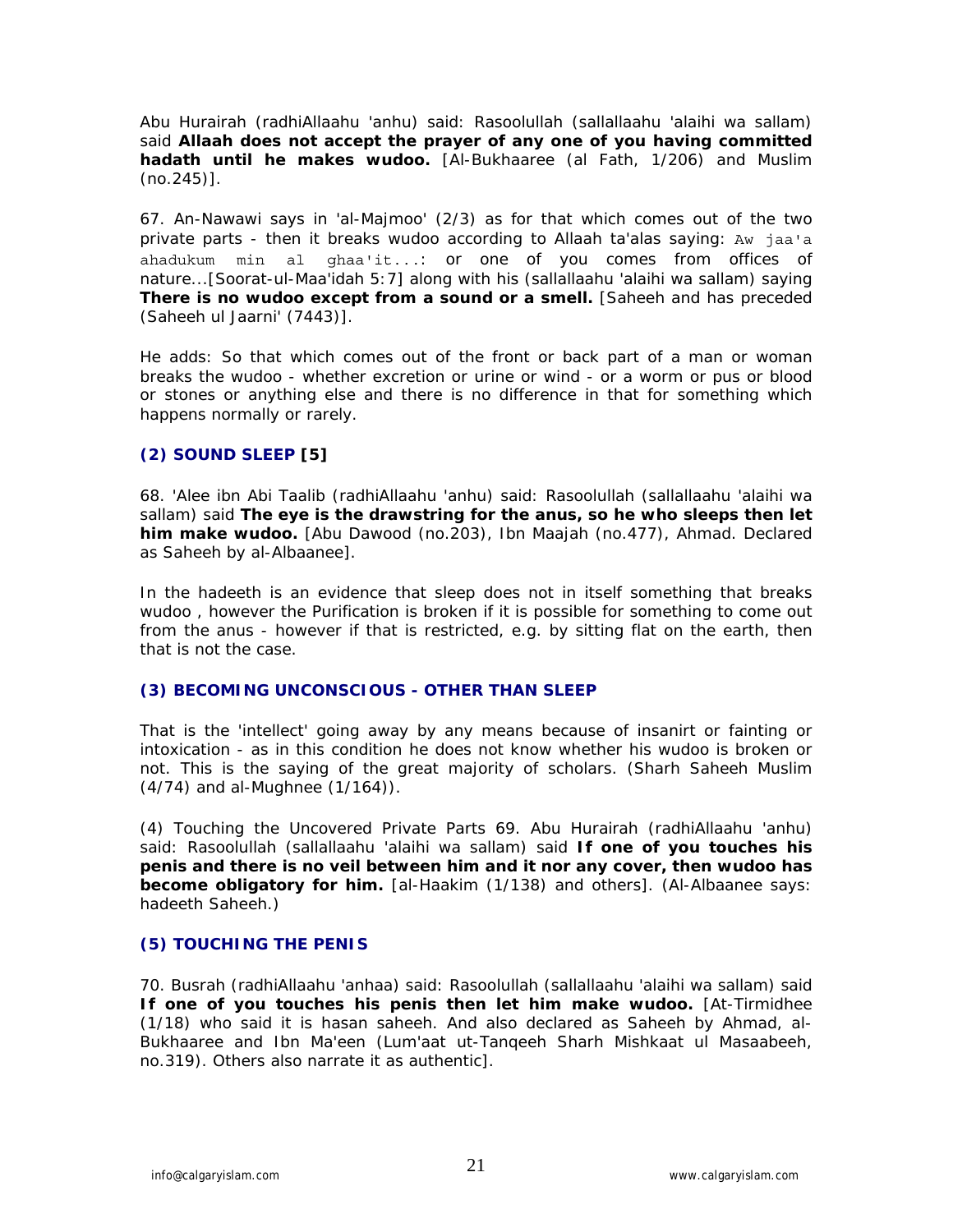71. Talq ibn 'Alee (radhiAllaahu'anhu) said: Rasoolullah (sallallaahu'alaihi wa sallam) was asked about a man's touching his penis. Should he make wudoo ? He (sallallaahu 'alaihi wa sallam) said **And is it except a part of him?** [At-Tirmidhee (no.85) and he said: And this is the best of what is reported in this regard]. Al-Albaanee says: Its isnaad is Saheeh, and this (the view that it doesn't break the wudoo) is established as being that of a group of the Sahaabah, from them: Ibn Mas'ood, 'Ammaar ibn Yaasir, and because of these Imam Ahmad gave the choice between this and the one before it. Shaikh-ul-Islaam Ibn Taimiyyah harmonized the two carrying the first to mean if he touched it with desire and this upon the touching without desire - and there is in this hadeeth that which gives that impression and it is his (sallallaahu 'alaihi wa sallam) saying 'a part of him'. [Al-Mishkaat al Masaabeeh, notes on nos.3 19 and 320].

## **(6) TOUCHING A WOMAN WITH DESIRE**

72. A man's touching a woman without desire does not break the wudoo . 'Aa'ishah (radhiAllaahu 'anhaa) says: Rasoolullah (sallallaahu 'alaihi wa sallam) prayed and I was lying in front of him as in front of a Janaazah, so when he wished to prostrate I pulled up my leg. [Al-Bukhaaree and Muslim].

73. And in the same way a woman's touching a man without desire does not break wudoo as is established from 'Aa'ishah (radhiAllaahu 'anhaa): I didn't find the Prophet (sallallaahu 'alaihi wa sallam) one night so I tried to find him with my hand and my hand fell upon his feet which were raised up as he was making prostration. [Muslim (3/203) and an-Nasaa'ee (l/101)].

So we see from these two hadeeth that merely touching does not break the wudoo and Allaah Knows best.

The author of'at-Ta'leeqaat us-Salafiyyah' upon Sunan of an-Nasaa'ee (1/23) says concerning "he pushed me with his foot": It is well-known that that is a touching without desire. And so the author uses it as a proof that touching without desire does not break the wudoo . As for the touching with desire - its proof is that the wudoo is not broken until a proof is established that it does indeed break it - and this is enough of a proof to show that it doesn't break the wudoo for the one who holds that view - and above and beyond that is a further proof that it doesn't break the wudoo is the hadeeth of kissing - as normally kissing is not free from touching with desire.

The author of 'Aun al Ma'bood' (1/69) says regarding her saying "he kissed me and did not make wudoo"' - It contains a proof that touching a woman does not break the wudoo as kissing is part of touching and the Prophet (sallallaahu 'alaihi wa sallam) did not make wudoo (before praying). And this (that touching a woman even with desire doesn't break the wudoo ) is the saying of 'Alee and Ibn 'Abbaas and 'Ataa ibn Taawoos, and Abu Hanifah and Sufyaan ath-Thawree. And this hadeeth is (in itself) da'eef but is supported by other narrations. And it is mursal - however ad-Daaraqutnee joins it - and it is (therefore) an authentic (saheeh) hadeeth inshaaAllaah. (See Nasb ur Raayah, l/70).

The author of 'al-Mughnee' (1/190) says: The touching is not in itself something which breaks wudoo but breaks wudoo as it leads to prostratic fluid or semen being emitted - so the condition which leads to breaking of the wudoo is considered - and that is when there is desire.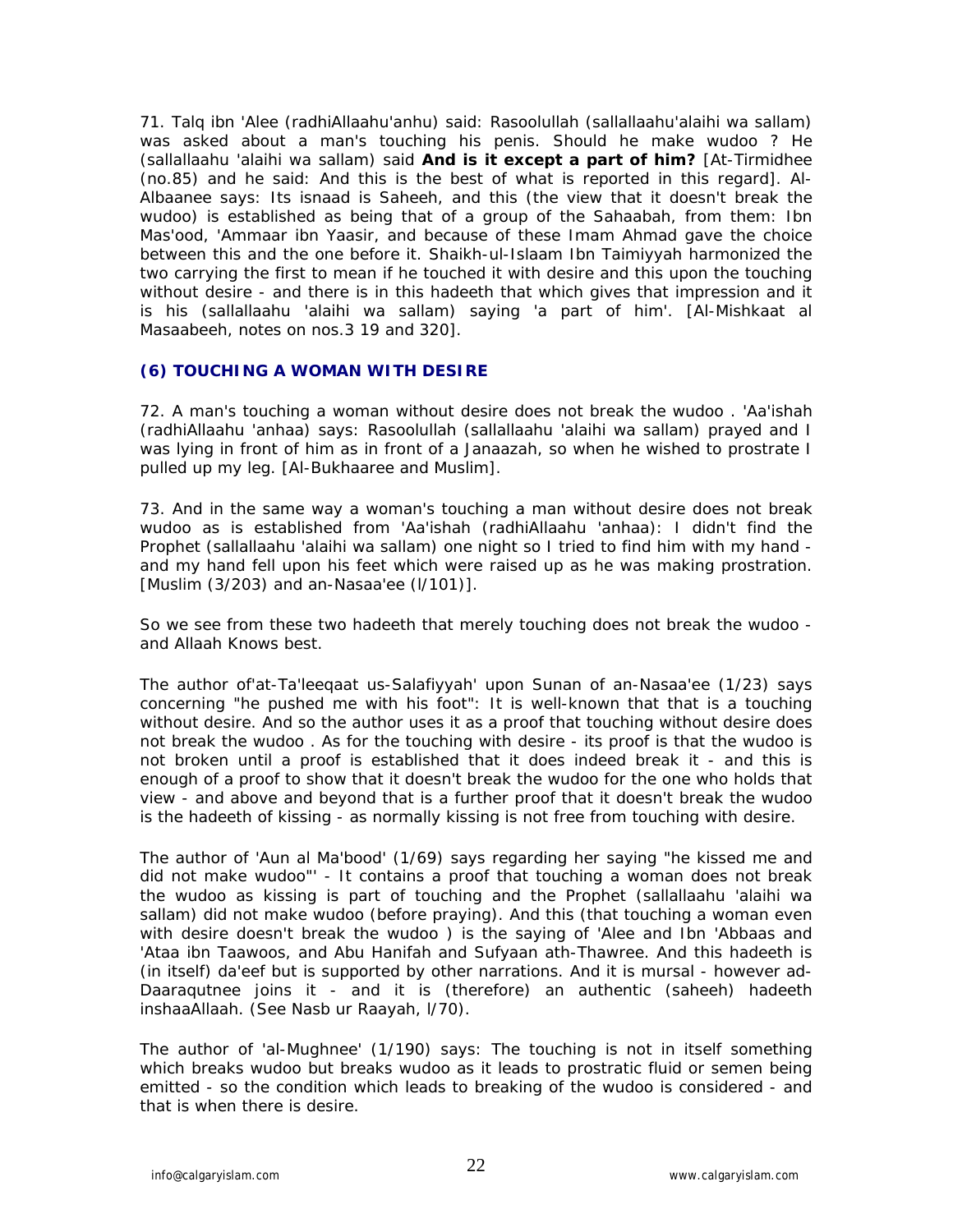Summary: That when a man and woman are safe from anything being emitted which breaks wudoo - then their wudoo is not broken; and it is preferable to be on the safe side, as they may not be safe from such emissions in the condition of desire - and Allaah Knows best.

## **CONCLUSION**

This is what Allaah ta'ala has made easy for us to gather together about the wudoo and its rulings, so we hope from Allaah the Most High, the All-Powerful, that we have been able to do justice to the subject - and we hope that any scholarly solicitous brother who comes across anything in our booklet which is incorrect to cover up and give sincere advice. And it is Allaah who grants success.

## REFERENCES:

- 1. Al Qur'an al Kareem.
- 2. Fathul Baaree Explanation of Saheeh ul Bukhaaree by Ibn Hajr.
- 3. Saheeh Muslim with an-Nawawi's explanation.
- 4. Sunan Abi Dawood.
- 5. Sunan an-Nasaa'ee.
- 6. Jaami' ut-Tirmidhee.
- 7. Sunan Ibn Maajah.
- 8. Al-Musnad of Imam Ahmad.
- 9. As-Sunan al Kubraa of aI-Baihaqee.
- 10. Al-Mustadrak 'alas-Saheehain by al-Haakim.
- 11. Al-Muwatta with az-Zarqaanees explanation.
- 12. Majma' az-Zawaa'id by al-Haitumee.
- 13. Nasb ur-Raayah of az-Zaila'ee.
- 14. Kanz ul Ummaal.
- 15. Al Mughnee wash-Sharh ul Kabeer- Ibn Qudaamah.
- 16. Sharh us-Sunnah al Baghawee.
- 17. Al-Majmoo' of an-Nawawee.
- 18. Al-Isbidhkaar of Ibn 'Abd il Barr.
- 19. Mirqaat ul Mafaateeh Sharh of Mishkaat ul Masaabeeh.
- 20. Saheeh ul-Jaami' us-Sagheer by Al-Albaanee.
- 21. Da'eef ul Jaami' us-Sagheer by al-Albaanee.
- 22. Nail ul Autaar of ash-Shaukaanee.
- 23. Subul us-Salaam of as-San'aanee.
- 24. Fiqh us-Sunnah of Sayyid Saabiq.
- 25. Minhaaj us-Sunnah of Ibn Taimiyyah.
- 26. Tahdheeb-ut-Tahdheeb of Ibn Hajr.
- 27. Fiqh of al Imam Sa'eed ibn al Musayyib.
- 28. Fiqh of al Imam al Auzaa'ee.
- 29. Lisaan ul 'Arab of Ibn Manzoor.
- 30. Mashaariq ul Anwaar.
- 31. 'Aun al Ma'bood explana~ion of Abi Dawood.
- 32. 'Aaridat-ul-Ahwadhee explanahon of at-Tirmidhee.